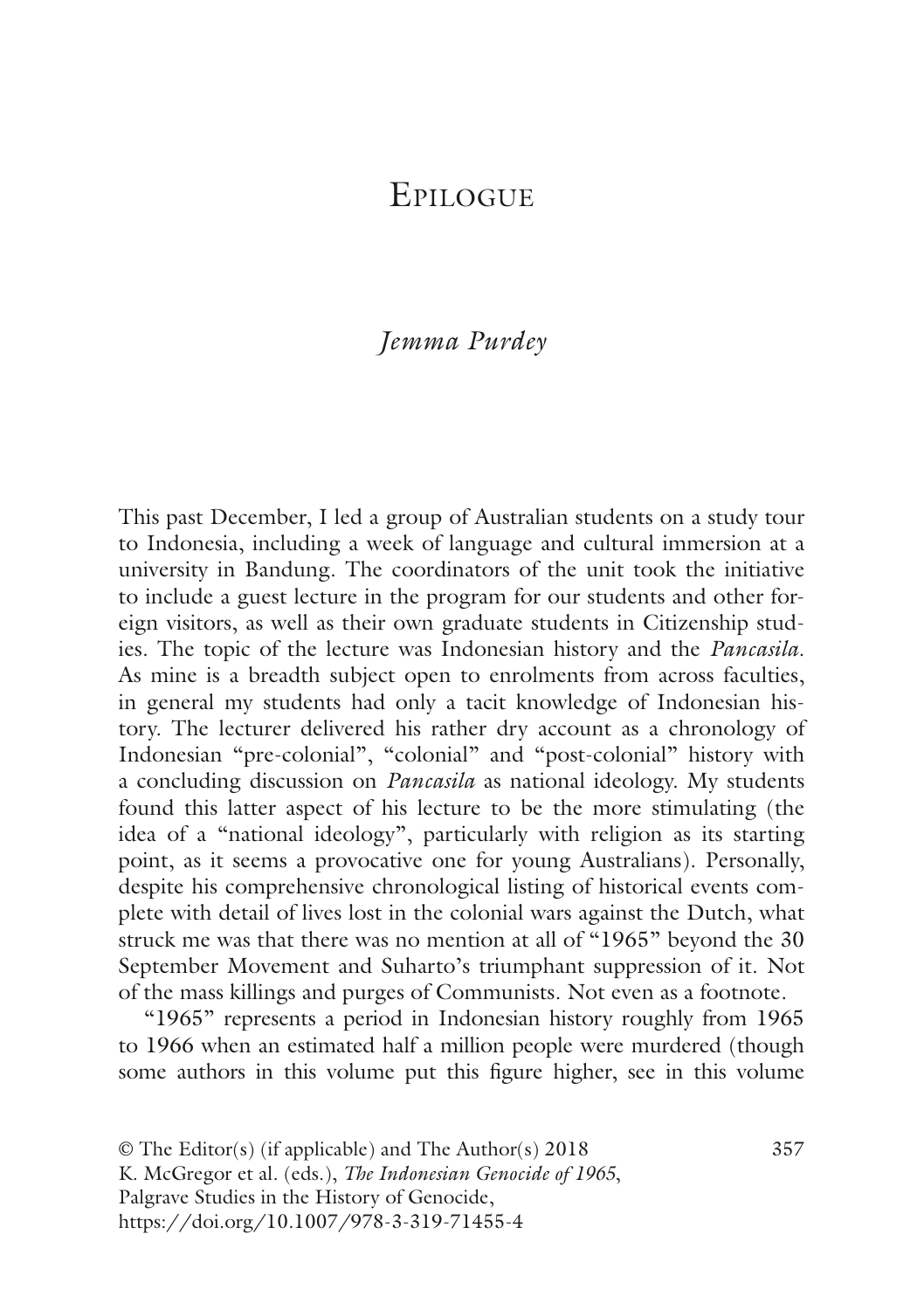Melvin & Pohlman), but also extending until the late 1970s, during which the state led a sustained campaign of terror and perpetrated other crimes against humanity including unlawful detention, torture, sexual enslavement and forced labour of hundreds of thousands more. Concealed as it was for decades, perhaps I was wrong to expect more disclosure in this particular forum. Nevertheless, as someone who has observed with close interest the opening up of this history in Indonesia these past two decades (however slowly, tentatively and fraught), this stark omission from the historical narrative presented to these students was a stinging disappointment.

In our own class discussion following the lecture, I mentioned this omission to my students, who are themselves only vaguely knowledgeable of it, and we talked about historiography and the selective nature of history telling. Following the lecture, there was an open, vibrant and rather rigorous discussion with the lecturer, which included challenging questions from the local post-graduate students of his position on *Pancasila*. However, not one raised the question of this missing entry.

In the 2005 edited volume, *Beginning to Remember: The Past in the Indonesian Present*, Mary Zurbuchen expressed her impatience at what she saw as a slowness amongst analysts, historians and other researchers and public offcials to question and fnd new understandings of this period in Indonesia's past: "Why is it, … that we have seen in Indonesia since 1998 so few thorough investigations, commissions, trials, textbook overhauls, rehabilitation, or other examples of 'getting to the bottom of' any one of the host of dimly understood incidents (*peristiwa*) that so many believe have taken place?" But she then goes on to concede, "It would be unfair, of course, to expect Indonesian society to deal with a diverse legacy of wrongs quickly and neatly" (2005, pp. 13–14).

More than ten years since the release of this seminal volume in what was then the emerging feld of historical memory in Indonesia on 1965, Zurbuchen's call has in large part been heeded by a growing community of researchers, including Indonesians. In the past decade a signifcant body of new research of the "fact-fnding" and truth-seeking kind has been produced through investigations by individual researchers, journalists, activists and organizations. Douglas Kammen and Katharine McGregor's edited book *Contours of Mass Violence* (2012) based on a conference held in Singapore in 2009, was an example of such scholarship, offering, as one reviewer described it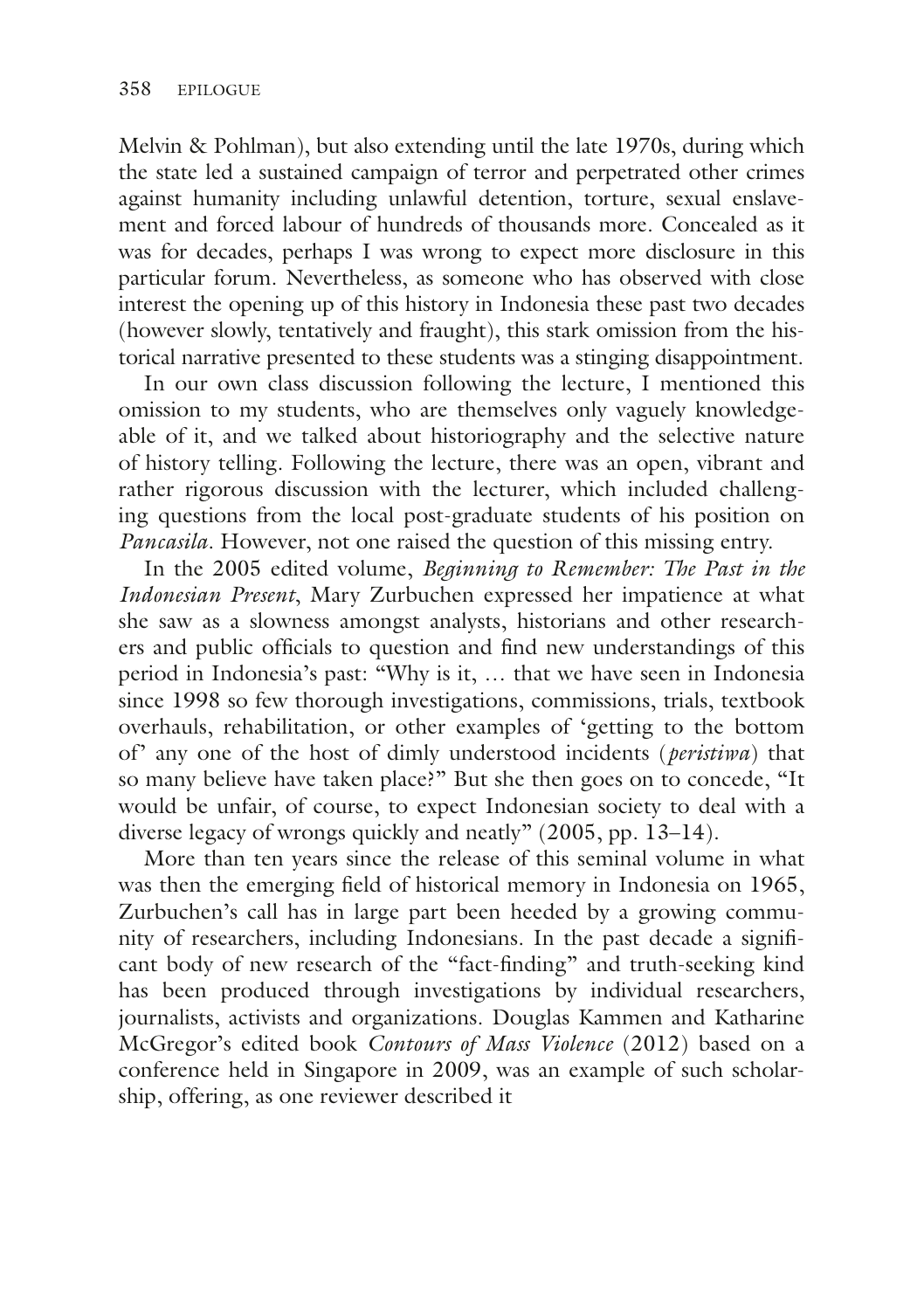considered responses to questions such as when did the violence erupt, which parties were involved in which regions, why the death toll in a particular area was higher than the numbers of fatalities recorded in other locations, and whether there was any connection between the central government and the cases of violence emerging in various regions. (Adam, 2012)

In the past decade, the most important of the large fact-fnding investigations was that conducted by the National Commission for Human Rights (Komnas HAM) and presented to the government for consideration in 2012. This breakthrough report "The Findings of the National Human Rights Commission on Human Rights Violations of 1965–1966" was then the basis for further evidence gathering and legal arguments assembled for the International People's Tribunal (IPT) 1965 held in The Hague in November 2015, although the report itself remains suppressed by the government that commissioned it.

This current volume offers signifcant new empirical contributions to the feld of this form of history writing and research on 1965 (see in this volume Melvin, Matsuno, Pohlman, Peters, Wahid, Hearman). But importantly, it also picks up where *Beginning to Remember* left off, with deep and revelatory work focused on the meanings of representations of this history, on the testimony of survivors and their families, thereby adding to what is now a deeply-rooted and maturing feld of scholarly research on the historical memory on 1965. I will mention these in more detail shortly.

As Zurbuchen also noted over a decade ago, this research endeavour is tightly and irrevocably bound to the pursuit of transitional justice. This is an element for which the editors of this volume, all historians of 1965, would make no apologies and to which their work, including this book, commendably remains committed.

# A CRITICAL MASS

In this feld, the years 2012–2016 constitute something of a watershed for changing how and to whom this most contested and traumatic moment in Indonesia's modern history was told and represented. In the lead up to the 50th anniversary of the commencement of the mass purges of Communists and their suspected sympathisers on 30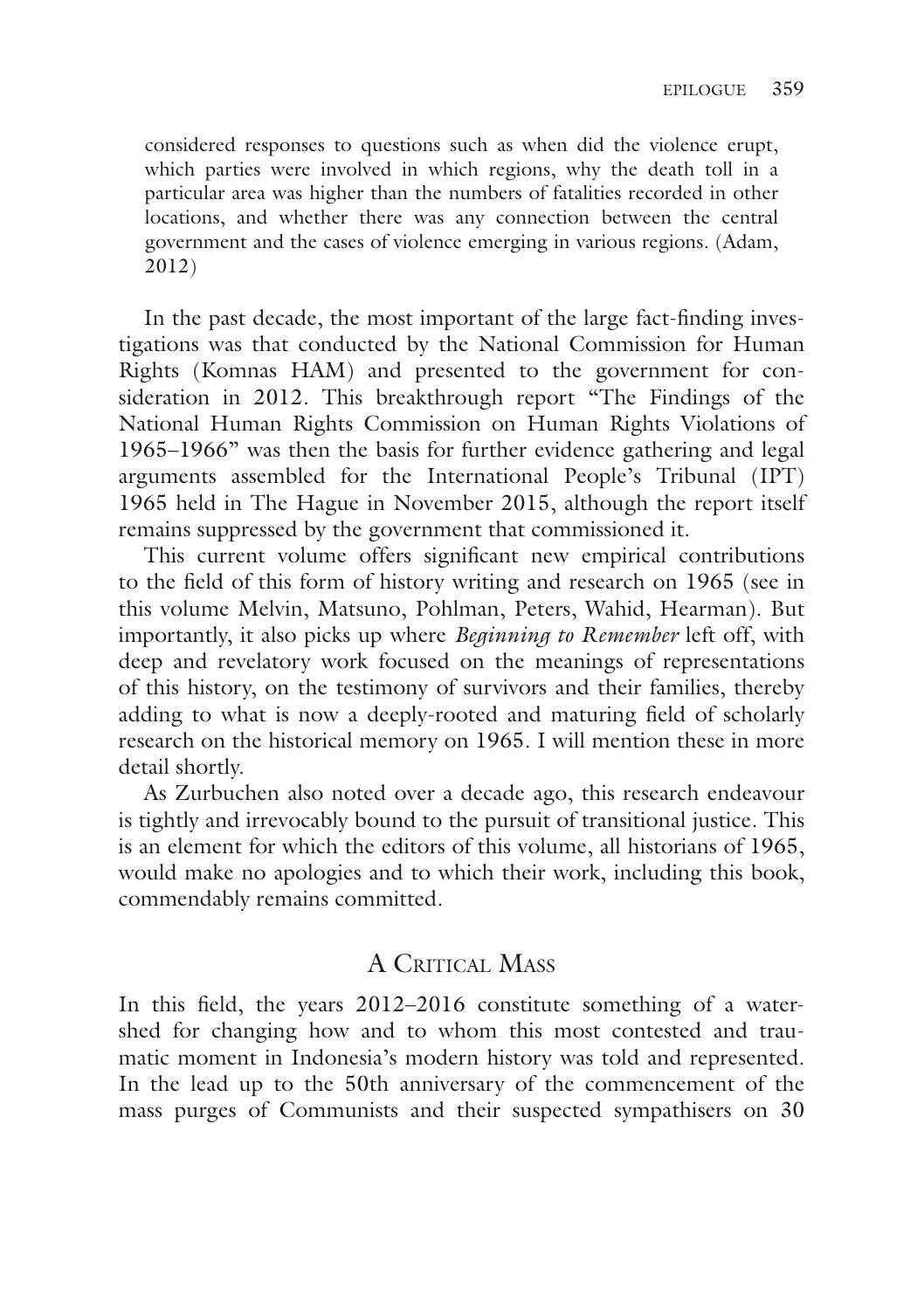September 2015, a wave of public cultural, legal and scholarly activity emerged. This began with the extraordinary documentary feature flm, *The Act of Killing*, by American flmmaker Joshua Oppenheimer (2012), followed by a special edition on the killings by *Tempo* magazine (2012) drawing on its own journalists' research, culminating in the groundbreaking report from Komnas HAM mentioned earlier. This documentation on 1965 added to a growing collection of publications including scholarly work, autobiographies and testimonial from victims and perpetrators and assumed something like a critical mass, which could no longer be ignored at home or overseas. Those involved urged that this momentum be continued into the 50th anniversary year and beyond with calls for still more documentation, storytelling, investigations and testimony (Hatley, 2013).

The goal for the survivors and their supporters is ultimately for such truth-seeking to lead to transitional justice, including acknowledgement of the crimes committed followed by reconciliation. A direct example of this effort was the "Say Sorry for 1965" campaign launched by Tapol in 2013 on the occasion of its 40th anniversary. "Say Sorry" was held in conjunction with screenings of *The Act of Killing*, and included using the flm's imagery on its own campaign materials to gather support for a petition asking Indonesia's president (initially SBY, but ultimately Jokowi) to "acknowledge the truth about the atrocities and apologies to victims and their families" (Tapol, 2013).

This period of hyper-activity for research and activism on 1965 coincided with a period of renewed hope and anticipation of change in Indonesia under the new, non-establishment president Joko Widodo, elected in mid-2014. Many of those involved in human rights activism, including survivors of 1965 and their supporters, had signifcant expectations that the new president would stand by his election pledge to examine and pursue transitional justice for past cases of human rights violations, including 1965 (Wahyuningroem, 2016).

In 2015, the anniversary year, we saw a range of public events about 1965 take place in Indonesia—flm screenings, academic seminars and conferences, artistic performances and literary discussions. However, as chapters in this volume detail, this period also saw a disturbing and defating backlash against such opening up. From early 2015, threats against groups organising these events escalated and forced their closure (Leksana, 2015). These actions appeared random and localized and were mostly carried out by radical groups such as the Islamic Defenders Front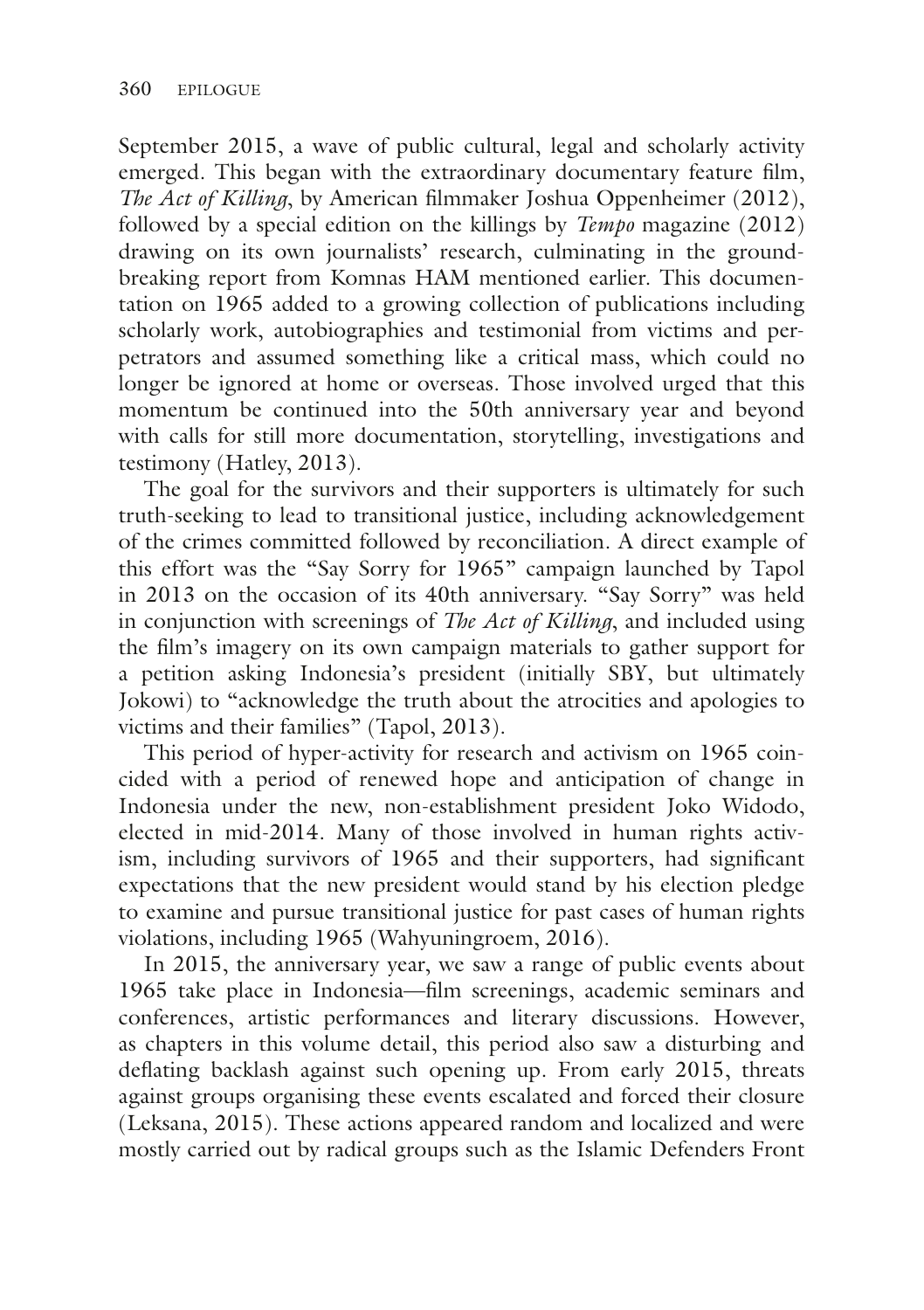(FPI). In some cases, such as the Ubud Writers and Readers Festival cancellations in October 2015, to justify their threats against the festival organizers, local police called on a 1966 law prohibiting the spread of Communist ideology (McGregor & Purdey, 2015a). As Kate McGregor and I have written elsewhere, in looking for explanations for this unprecedented action by the Bali police, it is instructive to consider the complicity of the police in killings, torture, detention and surveillance of suspected Communists during the purges in Bali themselves (McGregor & Purdey,  $2015b$ <sup>1</sup>: to look to the past for a better understanding of the present. Despite their seemingly local character, the consequence of such threats was indeed a nationwide heightening of awareness among this community of activists and survivors, and in many cases a period of reduced public activity.

## The Government Response

In this volume, Andrew Conroe observes how in contrast to the heightened tension around 1965 events in 2015–2016, in the mid-2000s in Yogyakarta at a time when this long taboo history was just starting to emerge from the shadows for public discussion and reimagining, there were no such threats. As the editors and contributors to this book highlight, today the prospect of an "official" state-sponsored re-imagining, re-telling and reconciliation of this past, acceptable to both survivors and their families, their supporters, the activist community and the government and military, remains some way off.

Indicative of the stance taken in recent years is the rejection of any possibility of a government apology. On 1 October 2015, for example, former coordinating minister of Politics, Law and Security and close confdant of the President, Luhut Panjaitan stated: "The President just said that there are no thoughts on apologizing. I have said many times: We are looking forward. Don't ever look backward" (Lala, cited in [voa.com,](http://voa.com) 1 October 2015). He repeated this position more forcefully in May 2016 in his opening statement to the government-backed conference on 1965. It was a "reality-check", perhaps, to those optimists who had expected more and faster improvements from Jokowi's government on human rights, including 1965. The government-backed symposium invited testimony from both "sides" of this historical debate—from the military, as well as survivors and their family members, as well as "experts". It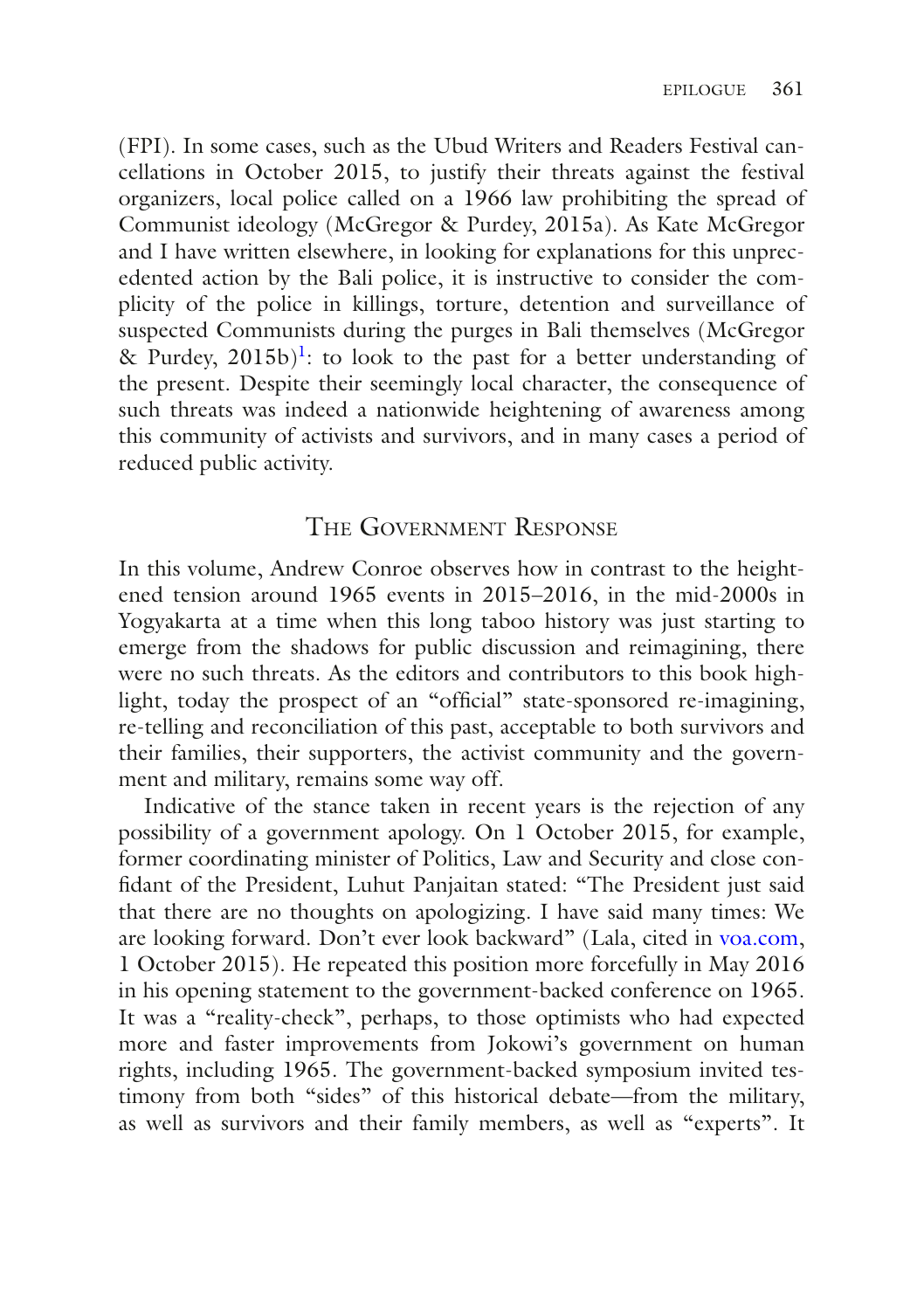was signifcant as the frst such occasion at which the survivors could be heard so widely. The event was broadcast live on the internet.

The decision on whether or not to issue an apology for past crimes against humanity as other national governments have done, including Australia and South Africa, became a focus for the media; however, of greater concern to those involved on the survivors' side was the government's lack of control or condemnation (read as tacit approval) of increasing hostility from groups opposing the symposium, military factions and the anti-Communist *Front Pembela Islam* (FPI, Islamic Defenders' Front). This included factions led by powerful fgures, former Vice-President Try Sutrisno and current Minister for Defence, Ryamizard Ryacudu. As described here in Stephen Miller's and Evanty and Pohlman's chapters, the political role of the FPI and the anti-Communist "symposium in response" held in June 2016, reveal how alive and critical this history remains for those close to the institutions of state for whom anti-Communist and anti-Left rhetoric remains an ideological keystone. As several authors in this book detail, despite the fall of the New Order and almost 20 years of national reforms, impunity appears to be an insurmountable obstacle to the ultimate goal of truth-telling, justice and reconciliation for the survivors and their families (this volume, Evanty & Pohlman; Setiawan; Wahyuningroem). But the message one takes from this volume is far from one of defeat. In itself, this work represents some of the growing body of documentation gathered, voices represented and portrayed in flms and artistic and cultural works as well as scholarship, that inevitably, as Pohlman eloquently puts it in her chapter, "brings light to those dark places" where these crimes have remained hidden since 1965.

# SECOND GENERATION SCHOLARSHIP

Zurbuchen, Vickers and Heryanto are amongst those who have debated the "impossibility" of a history of 1965 where history means achieving a "full understanding" of "what really happened" (Heryanto, 2014, p. 107). The contributors to this book, many of them young, emerging scholars, would accept this as a challenge. The studies contained here are concerned with the scholarly interrogation of the processes, to paraphrase Conroe here, of "making and contesting history about 1965" in Indonesia today. The frst half of the volume opens with chapters deep in new research made possible by access to heretofore unseen archival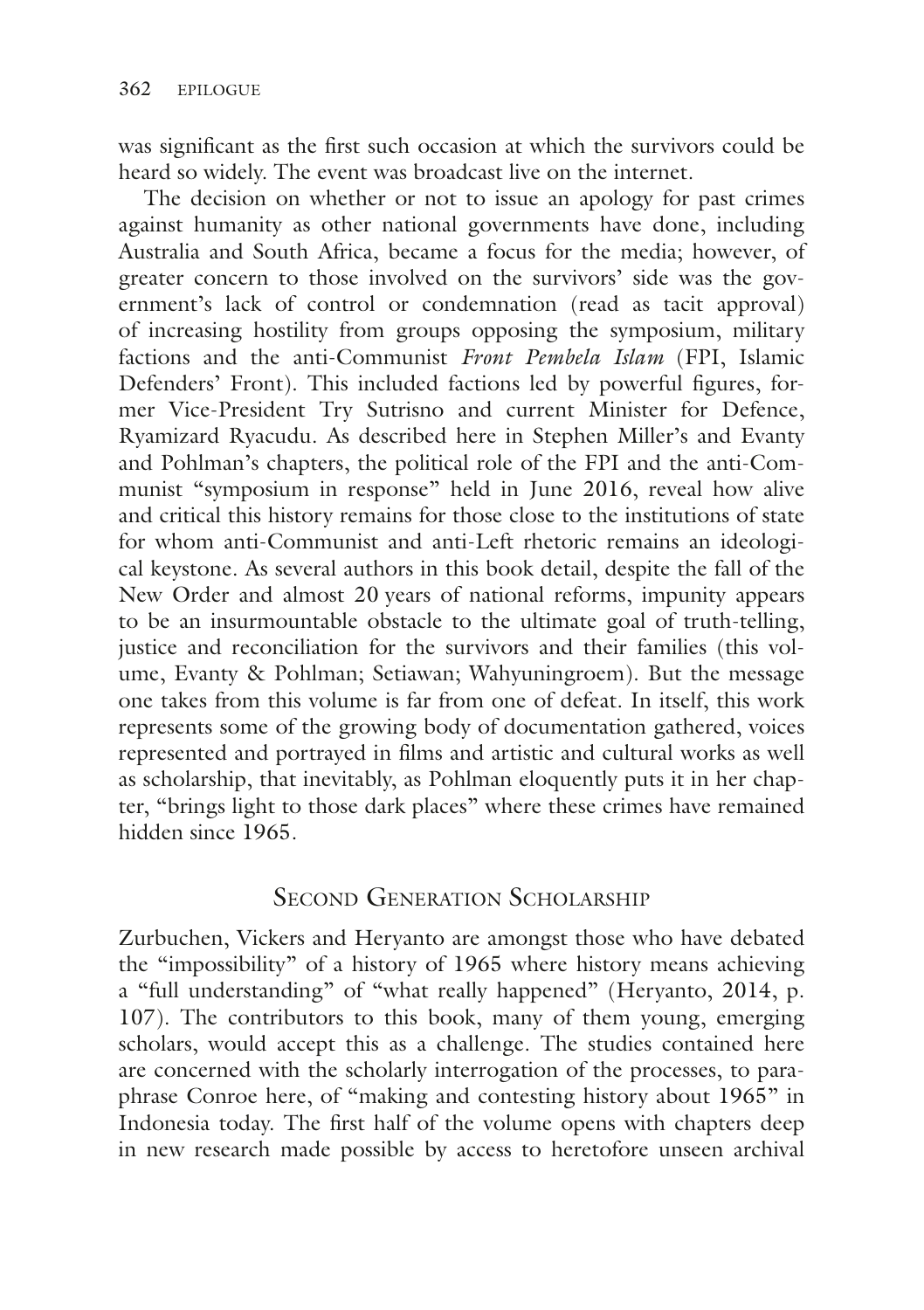documents (Melvin, Wahid, Matsuno, Sawita) and new approaches to use of testimony (Pohlman, Hearman). To frame their work, these scholars, who include several young Indonesian scholars, draw on what could be called the frst generation of research in this feld (for example, Robinson, Dhakidae, Farid, White, Coppel, Cribb)—which was at the time and remains ground-breaking and myth-smashing history-writing on this period. This new research extends and deepens these fndings, made possible through the discovery of new sources and methodologies. Melvin's serendipitous discovery of "smoking gun" documents in government archives in Aceh and Wahid's bold requests to research his own university's records are two examples demonstrating the potential that still lies hidden in archives of government and other institutions, awaiting investigation. What is more, given the enduring political and social atmosphere about 1965 in Indonesia, in many cases these researchers undertake their work with a signifcant level of courage; plunging into institutional archives and personnel records, recounting in lucid detail victim testimony as precious oral histories (Pohlman), potentially stirring up what remain "haunting memories" of this period for organizations, individual victims and perpetrators alike.

This *second generation* of scholarship is also evident in the section of this volume dedicated to discussion of the ways in which 1965 is remembered, embodied, socialized and, in some cases, resolved (Wahyuningroem). Within this fne and diverse collection the researchers focus on the "personal" as the site for this "history" to be acted out in various forms. There are several chapters concerned with the multigenerational nature of this history, in its telling (Conroe), remembering (Setiawan), and the continuation of its trauma (Dragojlovic, McGregor). As Setiawan describes it, this constitutes a form of post-memory, the transmission of personal memory to the children and grandchildren of survivors of 1965, but also to generations of Indonesian children born since the 1980s. Much like the powerful sequel to Oppenheimer's *Act of Killing*, the searing *Look of Silence* (2015), these chapters remind us that this past is very much "living" in the present for those children and grandchildren of ex-political prisoners or "Anak' 65".

Chapters from McGregor and Lis remind us that as the 1965 narrative transcends the "Indonesian" story. The creative expressions of the Papermoon Puppet Theatre and artist Dadang Christanto bestows on this history an appropriate and necessary universal rendering, with global themes of suffering, oppression, bearing witness and memorialization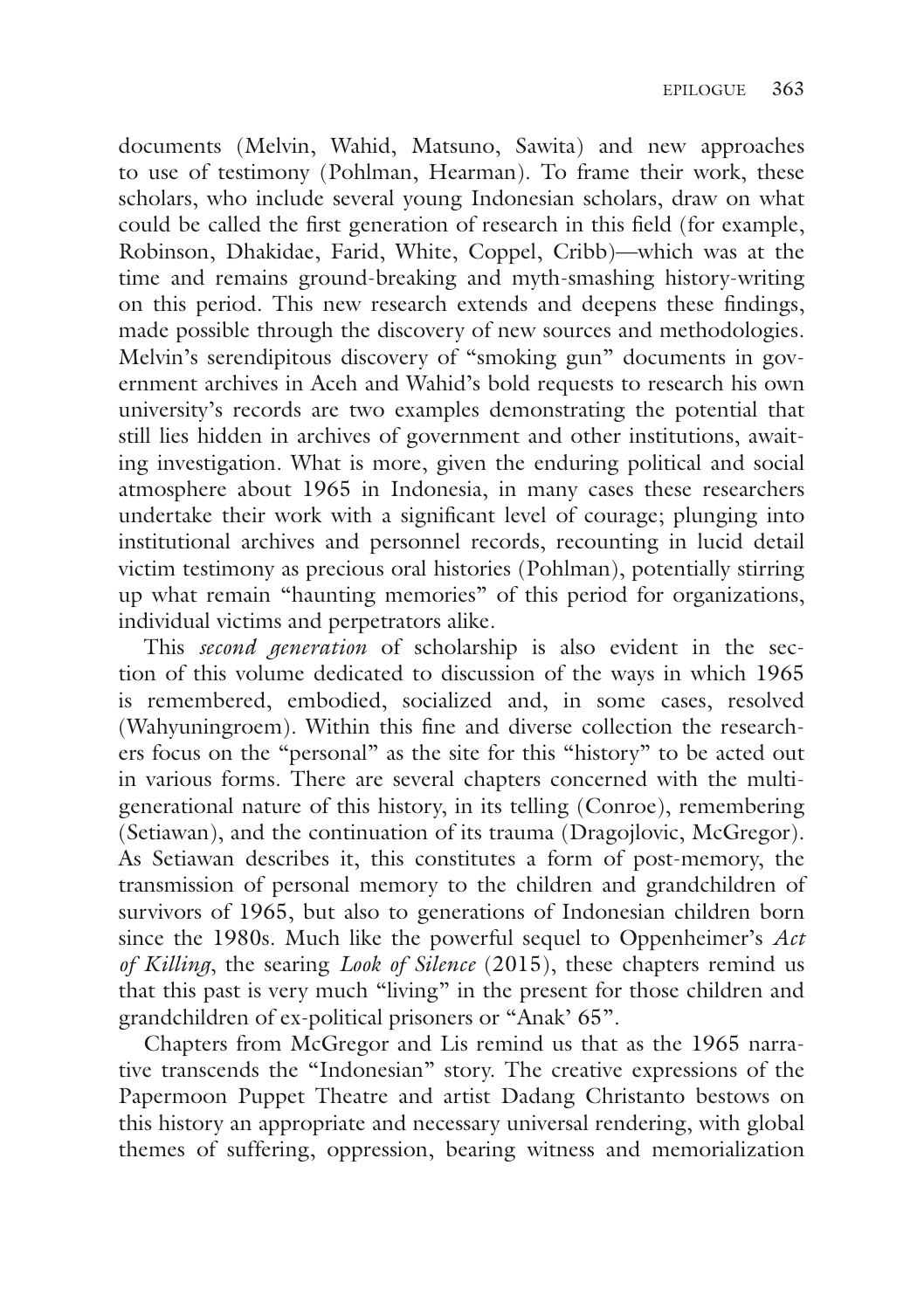intended for both domestic and international audiences. Indeed, chapters by Evanty and Pohlman and Wahyuningroem make very clear that the internationalisation of "1965" is increasingly critical, it would seem, for those hoping to achieve some form of transitional justice. The government's pursuit of a plan to facilitate a process of reconciliation without frst acknowledging and acceptance of the facts—"what happened"—as presented by its own Human Rights Commission in its 2012 report (let alone the IPT 1965 evidence and fndings, IPT 2015; 2016) meant that by mid-2016 activists and survivors who spearheaded the IPT 1965 and continue to drive this project were resolved to the fact that its goals could not be reached through internal processes alone (McGregor & Purdey, 2016). They planned to use the results of the tribunal to petition to the United Nations Human Rights Council to consider the 1965 case.

## CONCLUSION

My history lesson in Bandung this past December was a timely reminder of the critical importance of the work being done by the contributors to this volume and those about whom they write—survivors, their supporters and children, artists, journalists, flmmakers. Over 50 years since these events occurred and almost 20 years since the fall of the regime founded on this legacy of violence and terror, recording and acknowledging the "1965 tragedy" in Indonesia's historical narrative (in whichever version) cannot yet be counted as a given. For those survivors and their supporters, this is indeed slow progress to a national awareness and acknowledgment of this history. Several generations of Indonesians born since these events were steeped in the fears and terrorising that accompanied these horrors. The taboos and resulting silences remain and have been passed on to their children. Without open discussion and contestation the myth of anti-Communism prevails and both offcial and unoffcial censorship continues.

This current generation of scholars and scholar-activists is continuing the work of those who embarked on such research under great duress in the New Order period, and in the early post-*Reformasi* facilitated the breaking down and opening up of this narrative. Today this work continues to face challenges, not least the denial of the importance of coming to terms with the past for forging a better future for Indonesians. Some Indonesians, including many in the government, ask, "Why open up this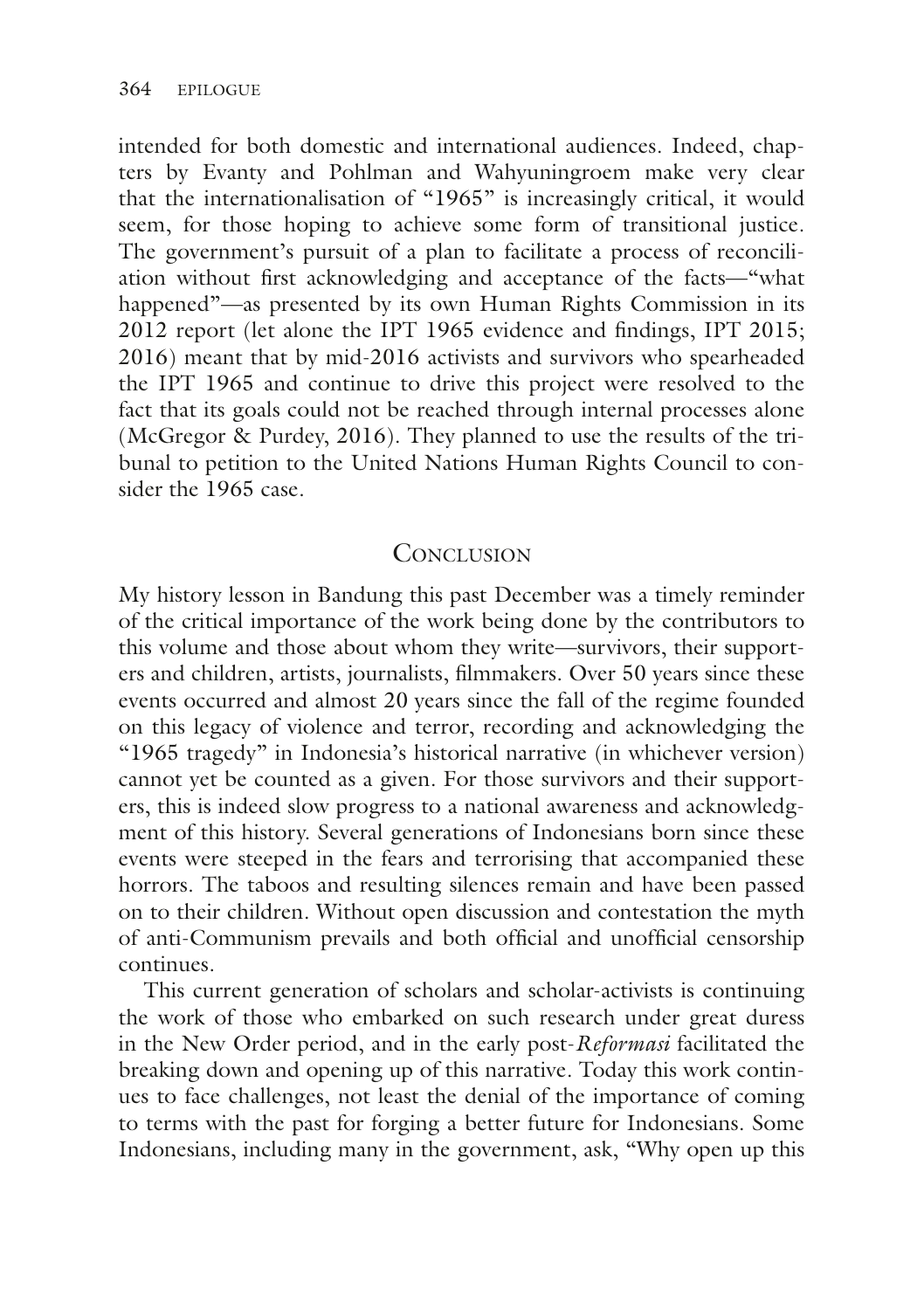painful past?" The work ahead remains but as the scholarship in this volume shows, there is also much hope, not least due to the work already done over many decades to assemble this critical mass of documentation, testimonies and narratives. As a consequence, this part of Indonesia's history can no longer be overlooked.

Melbourne, 19 January 2017

### <span id="page-8-0"></span>**NOTE**

1. This volume includes several chapters concerned with Bali as a major site of mass violence in 1965 and beyond. In newly accessed sources, they reveal new insights into the roles of land reform, factionalism within the military and involvement of the police force in the program of terror.

#### **REFERENCES**

Adam, A. W. (2012, September 1). *The Jakarta Post*.

- Hatley, R. (2013, April 20). Truth takes a while, justice even longer. *Inside Indonesia*. Retrieved from [http://www.insideindonesia.org/](http://www.insideindonesia.org/truth-takes-a-while-justice-even-longer) [truth-takes-a-while-justice-even-longer](http://www.insideindonesia.org/truth-takes-a-while-justice-even-longer).
- Heryanto, A. (2014). *Identity and pleasure: The politics of Indonesian screen culture*. Singapore: NUS Press.
- IPT 1965. (2015, October 28). The indictment. Retrieved from [http://](http://www.tribunal1965.org/indictment-1965-tribunal/) [www.tribunal1965.org/indictment-1965-tribunal/](http://www.tribunal1965.org/indictment-1965-tribunal/).
- IPT 1965. (2016, July 20). Press statement on fndings. Retrieved from [http://www.tribunal1965.org/press-statement-on-the-fndings-and](http://www.tribunal1965.org/press-statement-on-the-findings-and-recommendations-of-the-ipt-1965/)[recommendations-of-the-ipt-1965/](http://www.tribunal1965.org/press-statement-on-the-findings-and-recommendations-of-the-ipt-1965/).
- Kammen, D., & McGregor, K. E. (Eds.). (2012). *The contours of mass violence in Indonesia, 1965–68*. Singapore: NUS Press.
- Lala, A. (2015, October 1). Indonesian president says no apology for 1965. *voa.com*. Retrieved from [http://www.voanews.com/a/indone](http://www.voanews.com/a/indonesian-president-no-apology-massacre/2987854.html)[sian-president-no-apology-massacre/2987854.html.](http://www.voanews.com/a/indonesian-president-no-apology-massacre/2987854.html)
- Leksana, G. (2015, March 17). Silencing the look of silence. *Inside Indonesia.* Retrieved from [http://www.insideindonesia.org/silencing-the](http://www.insideindonesia.org/silencing-the-look-of-silence)[look-of-silence](http://www.insideindonesia.org/silencing-the-look-of-silence).
- McGregor, K. E., & Purdey, J. (2015a, October 26). Memories of violence: Forbidden not forgotten. *The Sydney Morning Herald*. Retrieved from [http://www.smh.com.au/comment/what-is-so-dangerous-about](http://www.smh.com.au/comment/what-is-so-dangerous-about-discussing-1965-violence-in-indonesia-20151025-gki7dz.html)[discussing-1965-violence-in-indonesia-20151025-gki7dz.html.](http://www.smh.com.au/comment/what-is-so-dangerous-about-discussing-1965-violence-in-indonesia-20151025-gki7dz.html)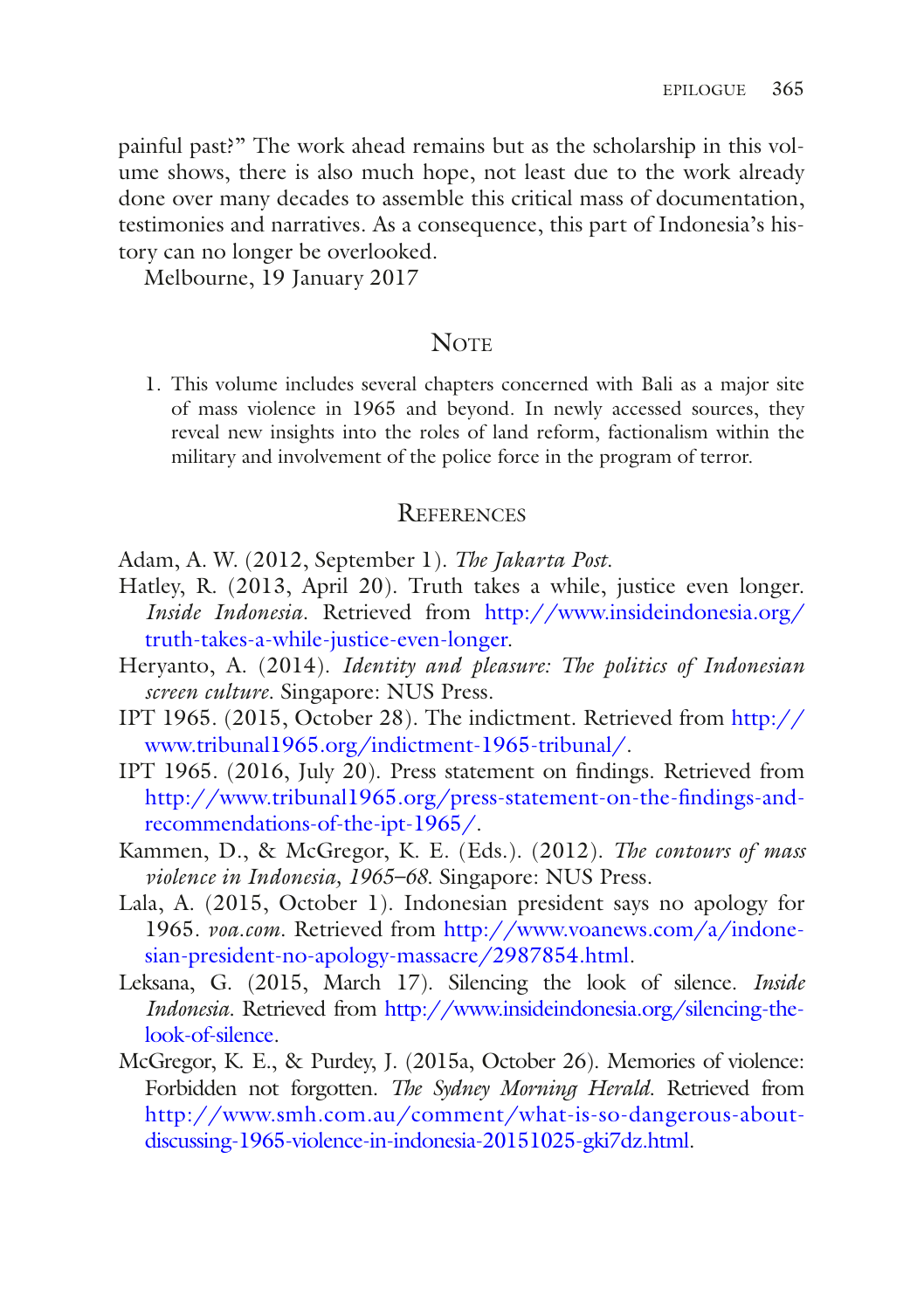- McGregor, K. E., & Purdey, J. (2015b, November 2). Shining a light on police complicity in 1965. *New Mandala*. Retrieved from [http://](http://www.newmandala.org/shining-a-light-on-police-complicity-in-1965/) [www.newmandala.org/shining-a-light-on-police-complicity-in-1965/.](http://www.newmandala.org/shining-a-light-on-police-complicity-in-1965/)
- McGregor, K. E., & Purdey, J. (2016, July 29). The IPT 1965 is a historic moral intervention. Will it fnally lead to action? *Indonesia at Melbourne.* Retrieved from [http://indonesiaatmelbourne.unimelb.](http://indonesiaatmelbourne.unimelb.edu.au/the-ipt-1965-is-a-historic-moral-intervention-will-it-finally-lead-to-action/) [edu.au/the-ipt-1965-is-a-historic-moral-intervention-will-it-fnally](http://indonesiaatmelbourne.unimelb.edu.au/the-ipt-1965-is-a-historic-moral-intervention-will-it-finally-lead-to-action/)[lead-to-action/.](http://indonesiaatmelbourne.unimelb.edu.au/the-ipt-1965-is-a-historic-moral-intervention-will-it-finally-lead-to-action/)
- Tapol. (2013). "Say Sorry" campaign. Retrieved from [http://tapol.org/](http://tapol.org/saysorryfor65) [saysorryfor65.](http://tapol.org/saysorryfor65)
- Wahyuningroem, A. (2016, July 18). Justice denied. *Inside Indonesia*. Retrieved from <http://www.insideindonesia.org/justice-denied>.
- Zurbuchen, M. (Ed.). (2005). *Beginning to remember: The past in the Indonesian present (Critical dialogues in Southeast Asian studies)*. Seattle: Singapore University Press in association with University of Washington Press.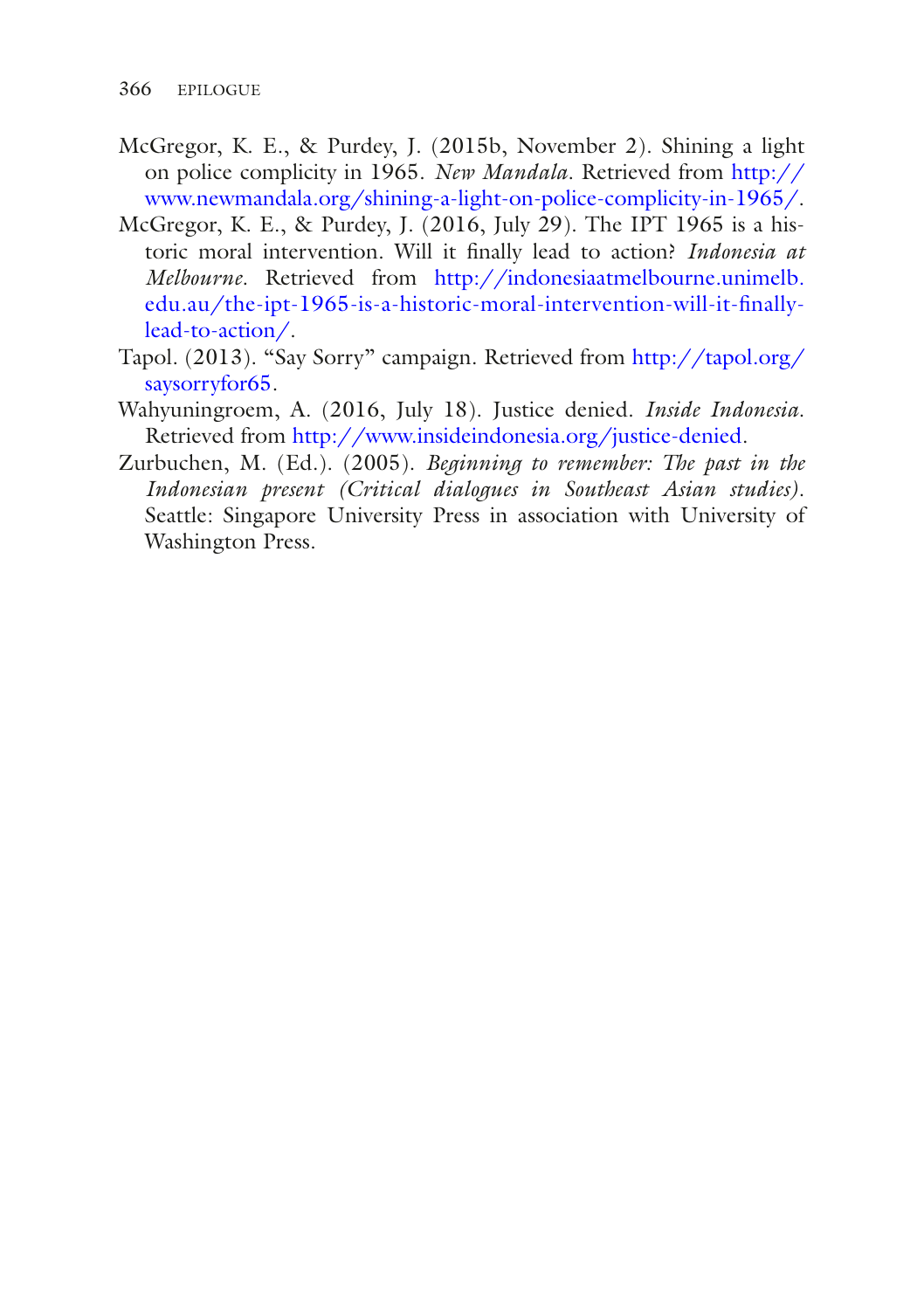# GLOSSARY

- *Abangan*, nominal Muslim, especially in Java
- ABRI (*Angkatan Bersenjata Republik Indonesia*, Armed Forces of the Republic of Indonesia), former name for the Armed Forces, now called the TNI (*Tentara Nasional Indonesia*)
- AGO (Attorney General's Office)
- *Aksi sepihak* (unilateral action), land reform program undertaken by the PKI and associated organizations
- *anak PKI* (child of a communist), a derogatory epithet
- Ansor, youth wing of Nahdlatul Ulama (NU)
- Banser (*Barisan Serba Guna Ansor*, Multipurpose Ansor Brigade), a paramilitary militia formed within Ansor in the early 1960s
- BAPERKI (*Badan Permusyawaratan Kewarganegaraan Indonesia*, Deliberative Association for Indonesian Citizenship), an Indonesian Chinese political organization with ties to the PKI
- *bersih diri, bersih lingkungan* (clean self, clean environment), refers to an anti-communist campaign commencing in the 1980s
- BTI (*Barisan Tani Indonesia*, Indonesian Peasants' Front), peasant organization affliated with the PKI
- *bupati*, regent, head of a *kabupaten*, the major administrative division between province- and village-level governance

*Cakrabirawa*, Sukarno's Presidential Guard

© The Editor(s) (if applicable) and The Author(s) 2018 367 K. McGregor et al. (eds.), *The Indonesian Genocide of 1965*, Palgrave Studies in the History of Genocide, https://doi.org/10.1007/978-3-319-71455-4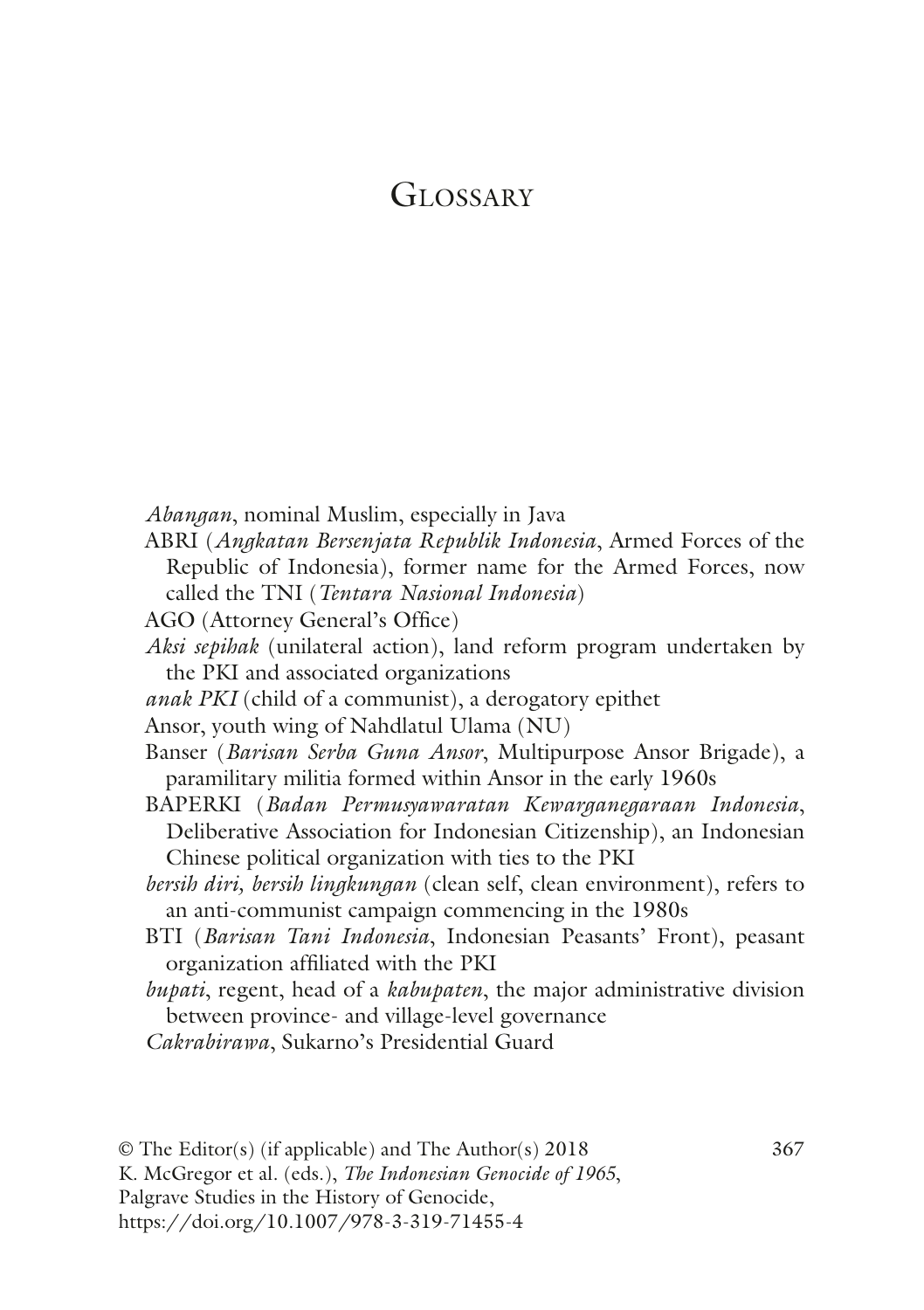- CAT (Convention against Torture and Other Cruel, Inhuman, or Degrading Treatment or Punishment)
- CGMI (*Consentrasi Gerakan Mahasiswa Indonesia*, Indonesian Student Movement Centre), a leftist student movement disbanded after the 1965 coup attempt
- CHTH (*Chung Hua Tsung Hui*, Chinese Committee for the Preservation of Peace and Order)
- *dalang*, mastermind, puppet master
- DEMA (*Dewan Mahasiswa*, Council of University Students), Student council
- *desa*, village
- *Dewan Jenderal*, Council of Generals, a group of Army generals who allegedly plotted a military coup against Sukarno
- *Dewan Revolusi*, Revolution Council, a steering body set up by the coup organizers in Jakarta as a kind of governing council
- DGI (*Dewan Gereja-gereja Indonesia*, Indonesian Council of Churches)
- DPR (*Dewan Perwakilan Rakyat*, People's Representative Council)
- Dodik (*Depo Pendidikan*, Education Depot), an Army education and training centre
- *dwifungsi* (dual function), the name given to the dual military and political function of the Indonesian Armed Forces
- *Dwikora* (People's Double Command), the name given by Sukarno for the involvement of civilians in *Konfrontasi* in May 1964
- ECCC (Extraordinary Chambers in the Courts of Cambodia)
- ELSAM (*Lembaga Studi dan Advokasi Masyarakat*, Institute for Policy Research and Advocacy)
- FAKI (*Front Anti-Komunis Indonesia*, Indonesian Anti-Communist Front)
- Fifth Force, a PKI-supported "people's army" to be made up of armed labourers and peasants
- FPI (*Front Pembela Islam*, Islamic Defenders' Front)
- G30S (*Gerakan Tiga Puluh September*, Thirtieth September Movement), formal name of the movement which launched the 30 September 1965 coup, led by Colonels Untung and Latief, which kidnapped and killed six generals and one general's aide
- *Ganyang Malaysia* (Destroy Malaysia), a *Konfrontasi* campaign launched by Sukarno in September 1963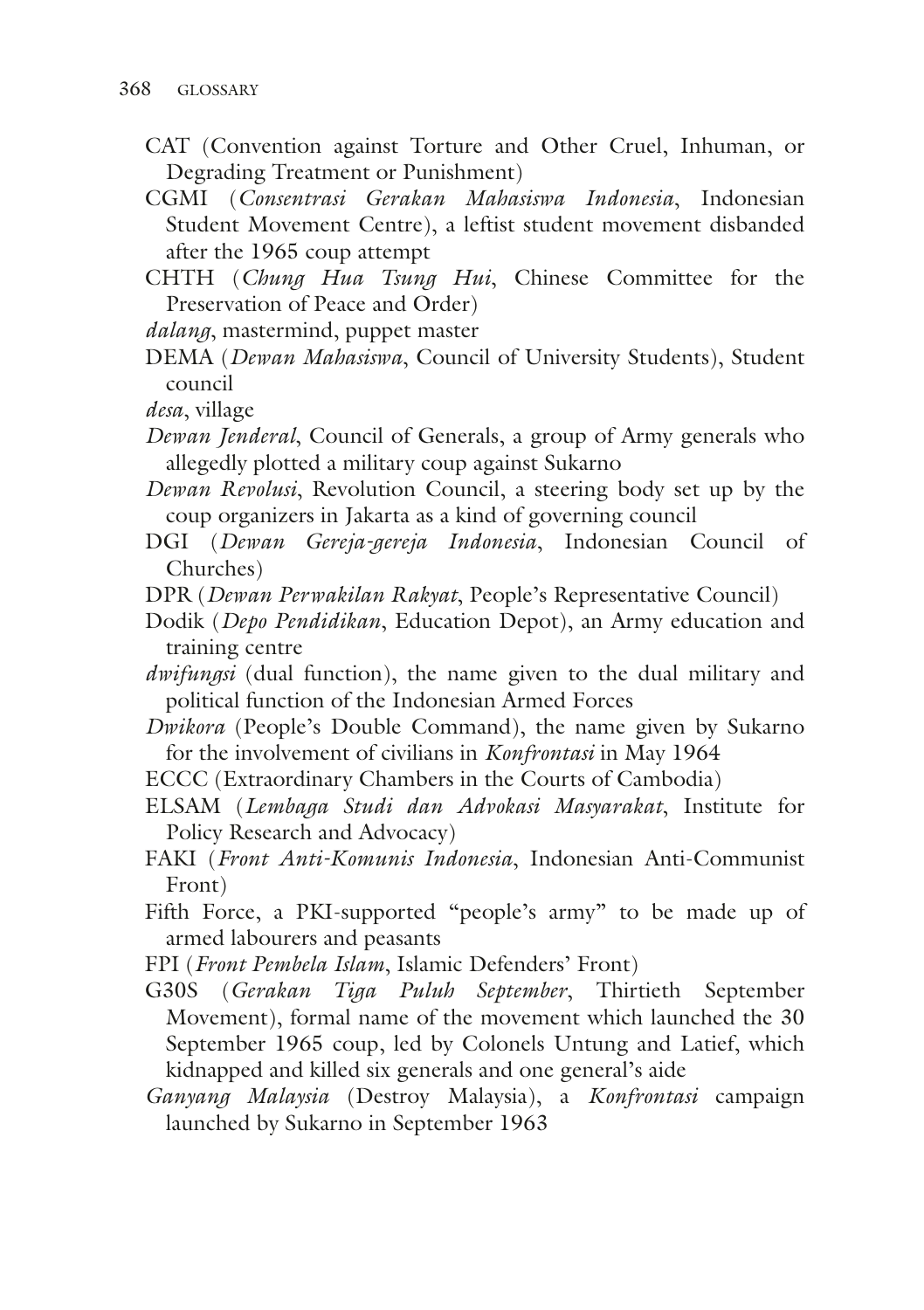- Gerwani (*Gerakan Wanita Indonesia*, Indonesian Women's Movement), a mass-based women's organization with close links to, but not formally affliated with, the PKI
- *Gestapu*, acronym for the 30 September Movement, coined by Brigadier General Sugandhi, Director of the Armed Forces' daily newspaper, *Angkatan Bersendjata*
- GKI (*Gereja Kristen Indonesia*, Indonesian Christian Church)
- GKJW (*Gereja Kristen Jawi Wetan*, East Javanese Protestant Church)
- GMNI (*Gerakan Mahasiswa Nasionalis Indonesia*, Indonesian Nationalist Student Movement)
- Golkar (*Golongan Karya*, Functional Groups), the name of the New Order government's electoral party
- Guided Democracy, the political system proclaimed by President Sukarno in 1959
- Hanra (*Pertahanan Rakyat*, People's Defence), civilian militia under Army control
- Hansip (*Pertahanan Sipil*, Civil Defence), civilians under Army control, similar to Hanra
- HMI (*Himpunan Mahasiswa Islam*, Islamic University Students' Association)
- HSI (*Himpunan Sarjana Indonesia*, also spelled *Himpoenan Sardjana Indonesia*, Indonesian Graduates' Association), an organization associated with the PKI
- ICCPR (International Covenant on Civil and Political Rights)
- IMM (*Ikatan Mahasiswa Muhammadiyah*, Muhammadiyah University Students' Association)
- *Indisch*, Indonesian-Dutch; a person of Indonesian-Dutch heritage
- IPB (*Institut Pertanian Bogor*, Bogor Agricultural Institute)
- IPKI (*Ikatan Pendukung Kemerdekaan Indonesia*, Alliance of Supporters of Indonesian Independence)
- IPPI (*Ikatan Pemuda Pelajar Indonesia*, League of Indonesian Student Youth), a students' association affliated with the PKI
- IPT65 (International People's Tribunal for 1965), a people's tribunal held in 2015
- ISRI (*Ikatan Sarjana Republik Indonesia*, Indonesian Association of University Graduates)
- *kabupaten*, regency, the major territorial administrative division between province (*propinsi*) and village (*desa*) level governance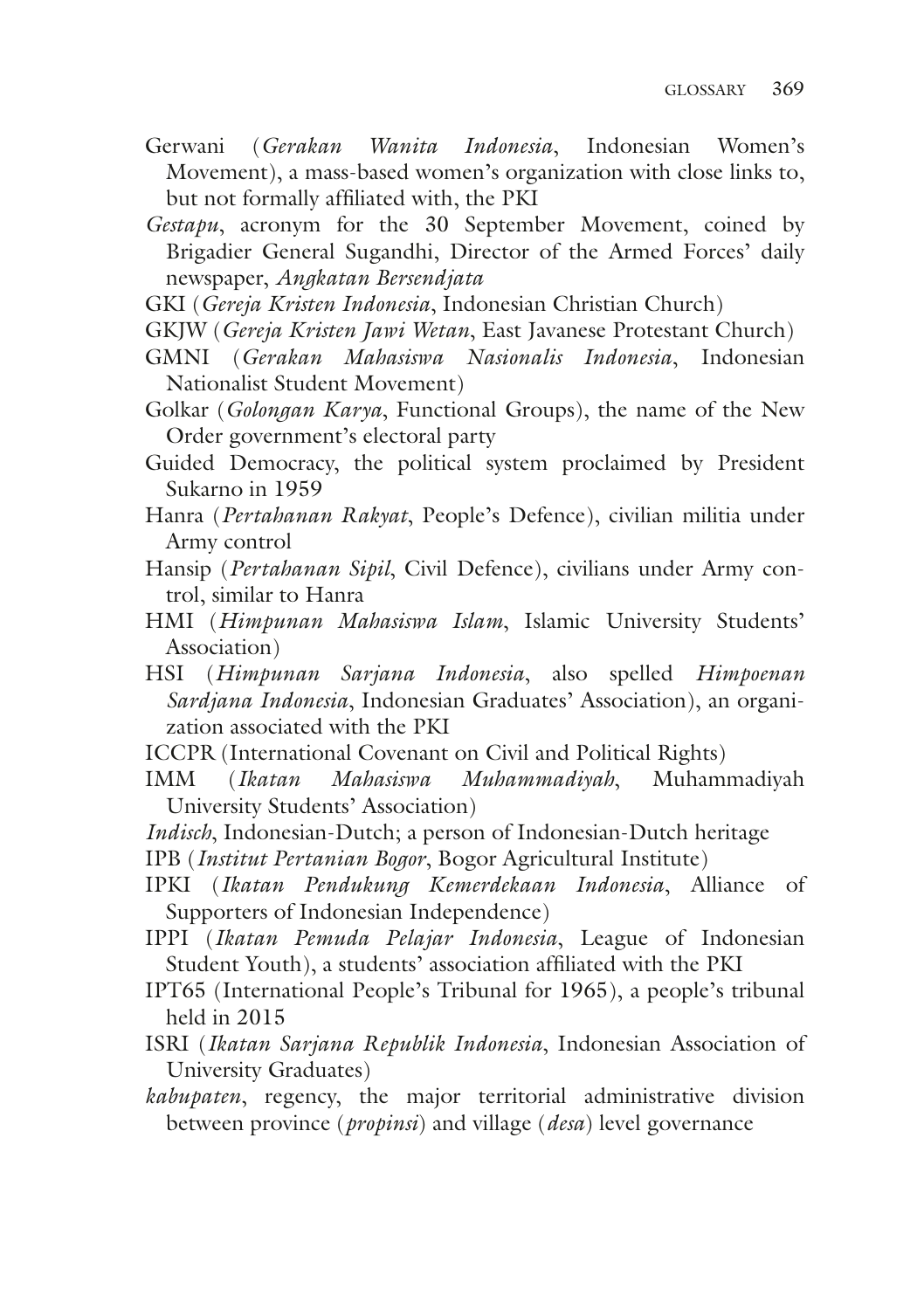- KAMI (*Kesatuan Aksi Mahasiswa Indonesia*, Indonesian Students' Action Front), an anti-Communist group formed in October 1965 *kampung*, hamlet, cluster of dwellings
- KAP-Gestapu (*Komite Aksi Pengganyangan Gerakan Tigapuluh September*, Action Committee for the Destruction of the Thirtieth September Movement)
- KAPPI (*Kesatuan Aksi Pelajar Pemuda Indonesia*, Indonesian Student and Youth Action Front), an anti-Communist group made up of mainly university students, similar to KAMI
- KBG (*Komunis Gaya Baru*, New Style Communism)
- KBM (*Kesatuan Buruh Marhaen*, United Marhaenist Labor)
- *kebaktian*, prayer meeting
- *kecamatan*, territorial administrative division between *kabupaten* (regency) and *desa* (village)
- *kelurahan*, formal administrative term for village (*desa*)
- *ketoprak*, a theatre genre in Java involving singing accompanied by *gamelan* orchestra
- *kiai/ kyai*, a Muslim religious scholar
- KKPK (*Koalisi Keadilan dan Pengungkapan Kebenaran*, Coalition for Justice and the Disclosure of Truth)
- KKR (*Komisi Kebenaran dan Rekonsiliasi*, Truth and Reconciliation Commission)
- KODAHAN (*Komando Daerah Pertahanan*, Joint Regional Defence Command), later called KOHANDA (Regional Defence Command) in Aceh
- KODAM (*Komando Daerah Militer*, Regional Military Command)
- KODEMA (*Komisariat Dewan Mahasiswa*, Student Council Commissariat)
- KODIM (*Komando District Militer*, District Military Command)
- KOLAGA (*Komando Mandala Siaga*, Area Alert Command)
- Komnas HAM (*Komisi Nasional Hak Asasi Manusia*, National Commission on Human Rights)
- *Konfrontasi* (Confrontation), the Indonesian military campaign to oppose the formation of Malaysia, 1963–1966
- KOPKAMTIB (*Komando Operasi Pemulihan Keamanan dan Ketertiban*, Operational Command for the Restoration of Security and Order), the military organization with special powers created by Suharto shortly after the 1 October 1965 coup which oversaw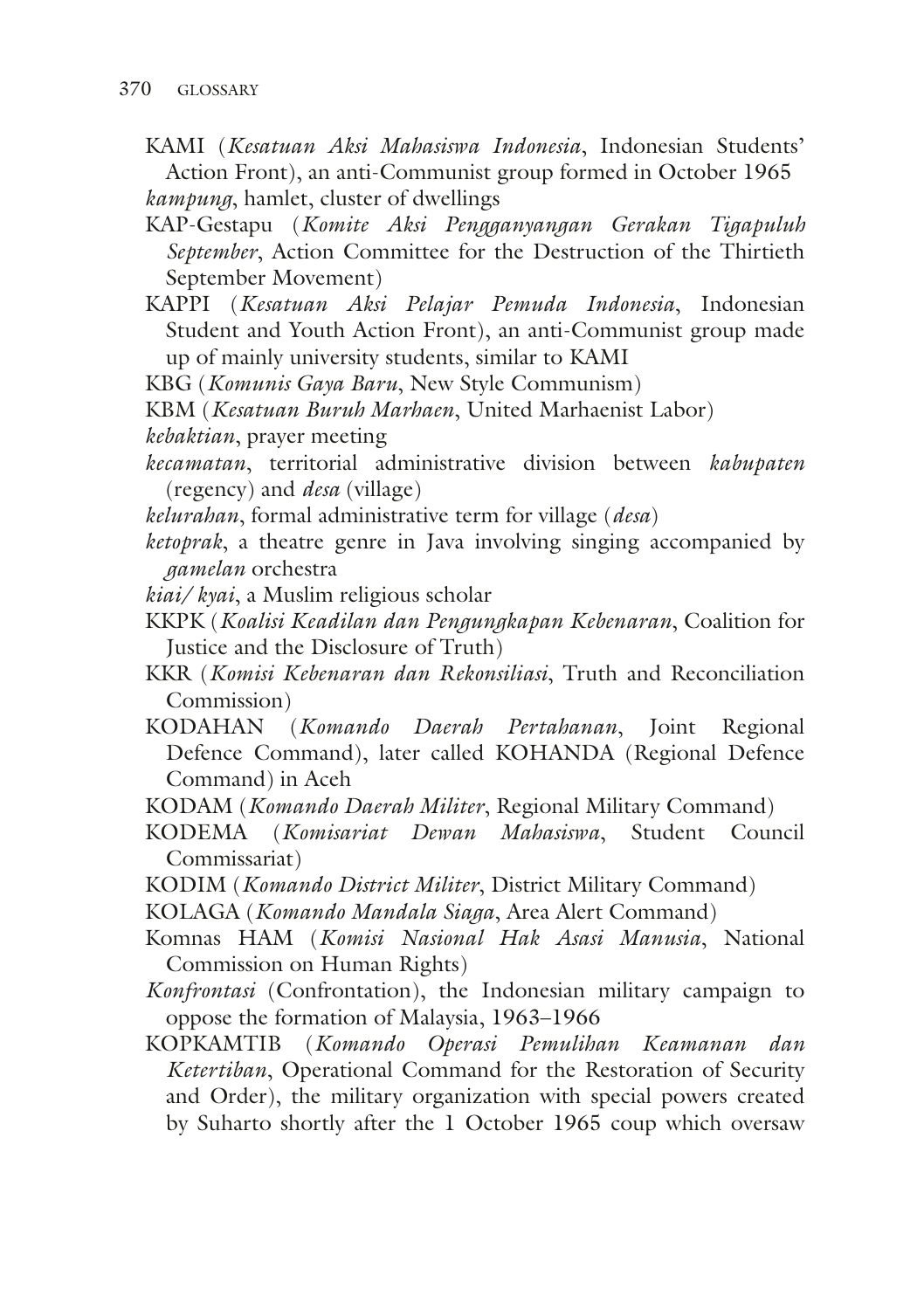much of the killings and which remained in various forms throughout the New Order

- KORAMIL (*Komando Rayon Militer*, Military Sub-district Command)
- KOREM (*Komando Resort Militer*, Sub-regional Military Command)
- KOSEKHAN (*Komando Sektor Pertahanan*, Defence Sector Command)
- KOSTRAD (*Komando Cadangan Strategis Angkatan Darat*, Army Strategic Reserve Command), commanded by Suharto at the time of the 1965 coup
- KOTI (*Komando Operasi Tertinggi*, Supreme Operations Command)
- LEKRA (*Lembaga Kebudayaan Rakyat*, Institute of People's Culture), a cultural organization made up of writers, artists and performers associated with the PKI
- LOGIS (*Lanjutan Organisasi Gerilya Indonesia Seluruhnya*, Continuation of the All-Indonesia Guerrilla Organization), a land reform movement in the 1950s
- LP3ES (*Lembaga Penelitian, Pendidikan, dan Penerangan Ekonomi dan Sosial*, Institute for Economic and Social Research, Education and Information)
- *Lubang Buaya* (Crocodile Hole), the name given to the well in which the seven victims of the 30 September Movement were thrown, and a central feature in the New Order regime's propaganda about the 30 September coup
- *ludruk*, a theatre genre from East Java, often involving comedic life stories of everyday people and their struggles
- *lurah*, village head
- Mahmillub (*Mahkamah Militer Luar Biasa*, Extraordinary Military Tribunal), a court created to try leaders of the 30 September Movement during the New Order
- *Mandala Satu* (First Mandala) Command (also *Mandala Dua*, Second Mandala Command), set up in Sumatra during *Konfrontasi*
- Manipol (*Manifesto Politik*, Political Manifesto), part of Sukarno's political rhetoric during the Guided Democracy era, also written as Manipol-USDEK
- Masyumi, a modernist Islamic political party, banned by Sukarno in 1960
- MAWI (*Majelis Agung Waligereja Indonesia*, Indonesian Bishops' Conference)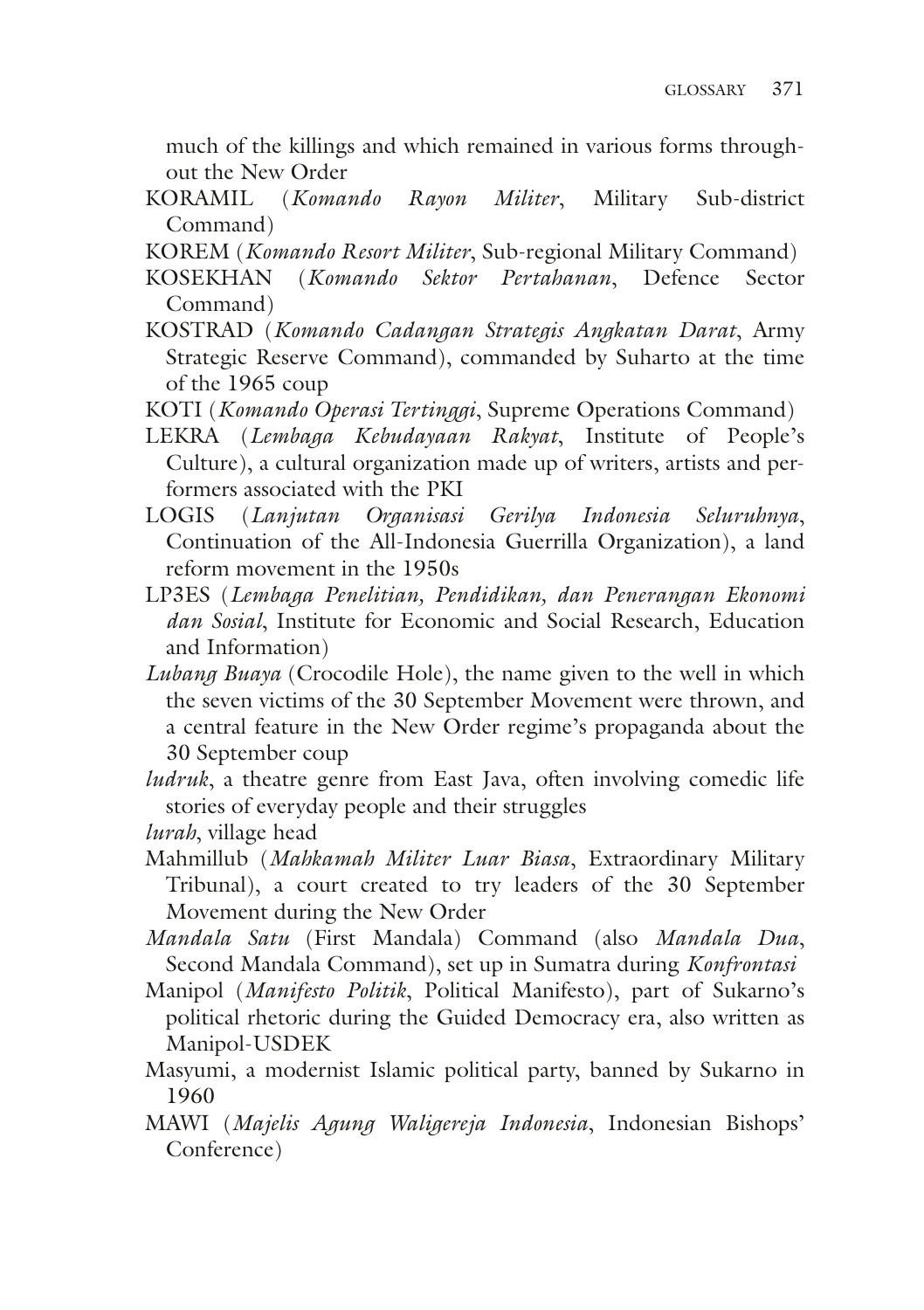- MK (*Mahkamah Konstitusi*, Constitutional Court)
- MP3 (*Masyarakat Pendukung Prabowo Presiden*, Society for Supporters of Prabowo for President)
- MPR (*Majelis Permusyawaratan Rakyat*, People's Consultative Assembly)
- *Modin*, Islamic religious officiant
- Muhammadiyah (Followers of Muhammad), a mass-based modernist Islamic social organization, founded in 1912
- MUI (*Majelis Ulama Indonesia*, Indonesian Council of Ulama/ Religious Leaders)
- NASAKOM (*Nasionalisme, Agama, Komunisme*, Nationalism, Religion, Communism), a political slogan created by Sukarno to try to unite various factions during the Guided Democracy era
- NEFOS (New Emerging Forces), a political slogan created by Sukarno
- NU (*Nadlatul Ulama*, Revival of the Muslim Scholars), a mass-based Islamic organization, founded in 1926
- *Operasi Trisula* (Operation Trident), a military campaign to wipe out Communist bases in South Blitar, East Java, in 1968
- Opsus (*Operasi Khusus*, Special Operations), a domestic intelligence agency dominated by Lieutenant General Ali Murtopo during the early New Order period involved in creating propaganda
- Orde Baru (New Order), the name coined in 1966 for the new Armyled regime under Suharto
- Orde Lama (Old Order), the name coined in 1966 to refer to former President Sukarno's reign
- Pemuda Pancasila (Pancasila Youth), an anti-Communist youth militia group
- Pemuda Rakyat (People's Youth), the youth wing of the PKI
- PETA (*Pembela Tanah Air*, Homeland Defenders)
- PETANI (*Persatuan Tani Nasional Indonesia*, Indonesian National Farmers' Association), a PNI-affliated association
- PKI (*Partai Komunis Indonesia*, Indonesian Communist Party)
- PMII (*Pergerakan Mahasiswa Islam Indonesia*, Indonesian Muslim Student Movement)
- PMKRI (*Persatuan Mahasiswa Katolik Republik Indonesia*, The Republic of Indonesia's Catholic University Students' Union)
- PNI (*Partai Nasionalis Indonesia*, Indonesian Nationalist Party)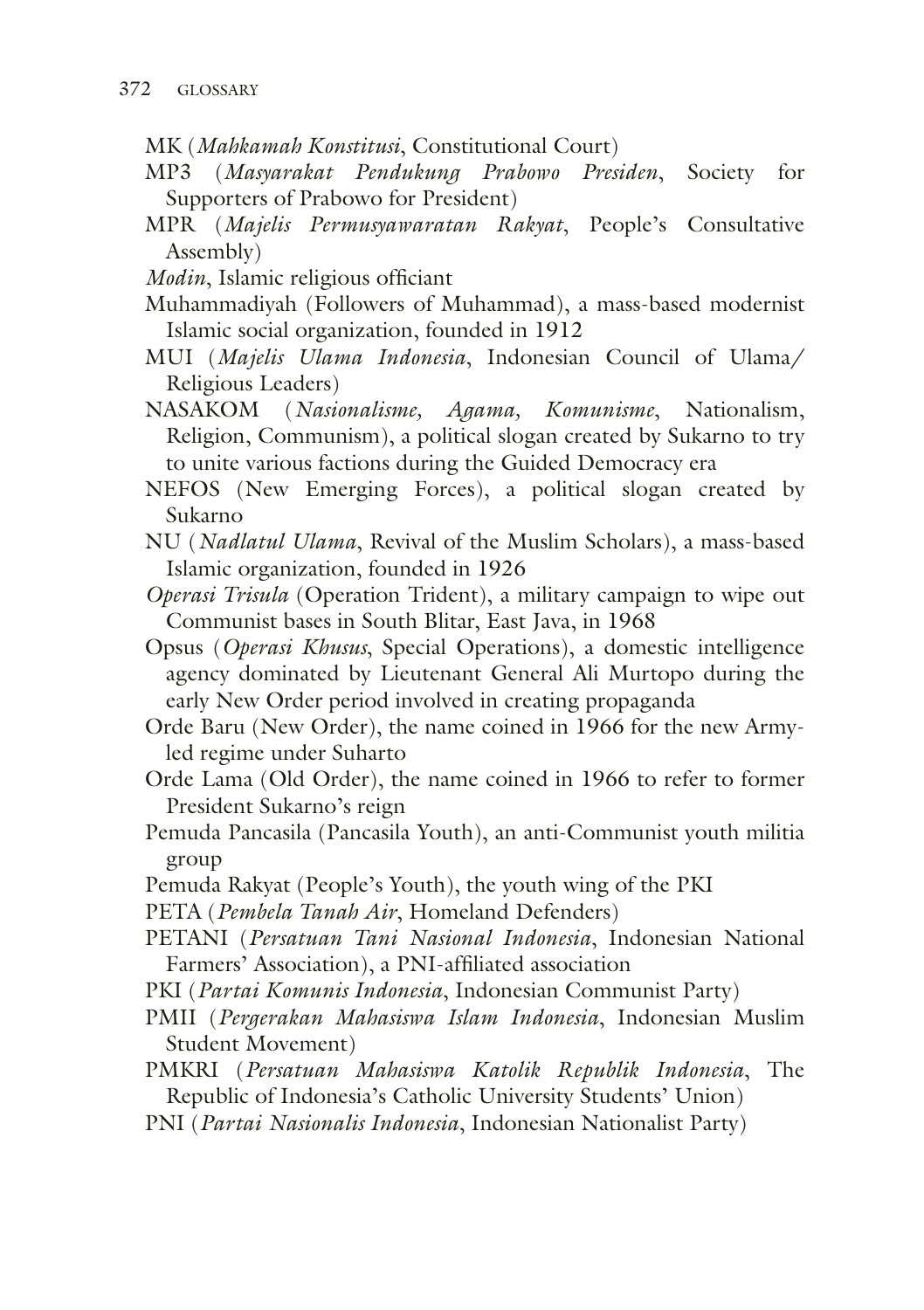- PPKI (*Persatuan Politik Katolik Indonesia*, Indonesian Catholic Political Union)
- Qur'an (al-Qur'an), Islamic holy book
- RKKS (*Rukun Kampung Kota Surabaya*, Surabaya City Kampung Association)
- RPKAD (*Resimen Para Komando Angkatan Darat*, Army Para-Commando Regiment)
- *santri*, student at an Islamic school, also refers to a devout Muslim, especially in Java
- SARBUPRI (*Sarekat Buruh Kehutanan Republik Indonesia*, Plantation Workers' Union of the Republic of Indonesia), affliated with the PKI
- SEKBER 65 (*Sekretariat Bersama 65*, Joint Secretariat for Victims of 1965)
- *slametan*, a ritual meal
- SKP HAM (*Solidaritas Korban Pelanggaran HAM*, Solidarity for Victims of Human Rights Violations)
- SOBSI (*Sentral Organisasi Buruh Seluruh Indonesia*, All-Indonesia Organization of Labor Unions), a unions' federation associated with the PKI
- Supersemar (*Surat Perintah Sebelas Maret*, Letter of 11 March 1966), the letter signed by Sukarno on that date granting Suharto the authority to take whatever measures he deemed necessary to restore order in the aftermath of the genocide; letter used by Suharto to usurp executive powers from Sukarno
- *Taman Melati* (Melati Gardens), kindergartens set up by Gerwani in the 1950s
- *Tameng*, civilian militia group involved in the killings primarily in Bali
- *Tameng Marhaenis*, PNI-affliated youth group, involved in the killings
- TAP MPRS XXV 1966 (*Ketetapan Majelis Permusyawaratan Rakyat Sementara, No. XXV, tahun 1966*, People's Assembly Decree No. 25 of 1966), the ban on "all activities that spread or develop Communist/Marxist-Leninist ideas of teachings"
- *tapol* (*tahanan politik*, political prisoner); also 'E/T' which stood for 'ex-tapol' was stamped on former political prisoners' identity cards after release
- TAPOL, the British Campaign for the Release of Indonesian Political Prisoners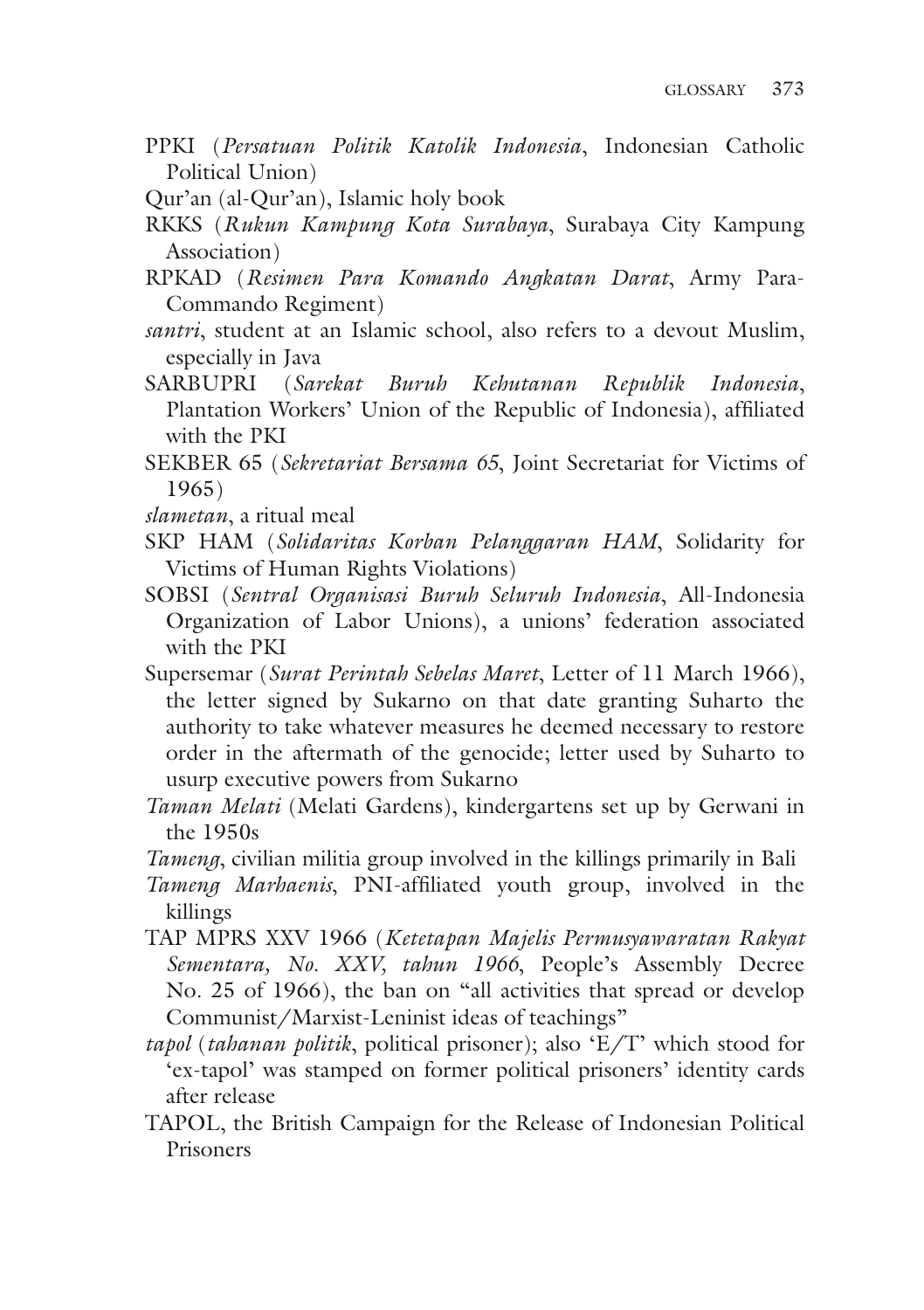*teeter bone*, puppet theatre, a genre of stage theatre which involves the manipulation of large puppets (*boneka*)

UCLA (University of California, Los Angeles)

UGM (*Universitas Gadjah Mada*, Gadjah Mada University)

UI (*Universitas Indonesia*, University of Indonesia)

*ulama*, Islamic scholar

- *uragam* (*urusan agama*, detainees who acted as religious guidance offcers)
- UUPA (*Undang-Undang Poko Agraria*, Basic Agrarian Law Act) of 1960

*wayang kulit*, shadow puppet, also a genre of theatre performance YHB (*Yayasan Hidup Baru*, New Life Foundation)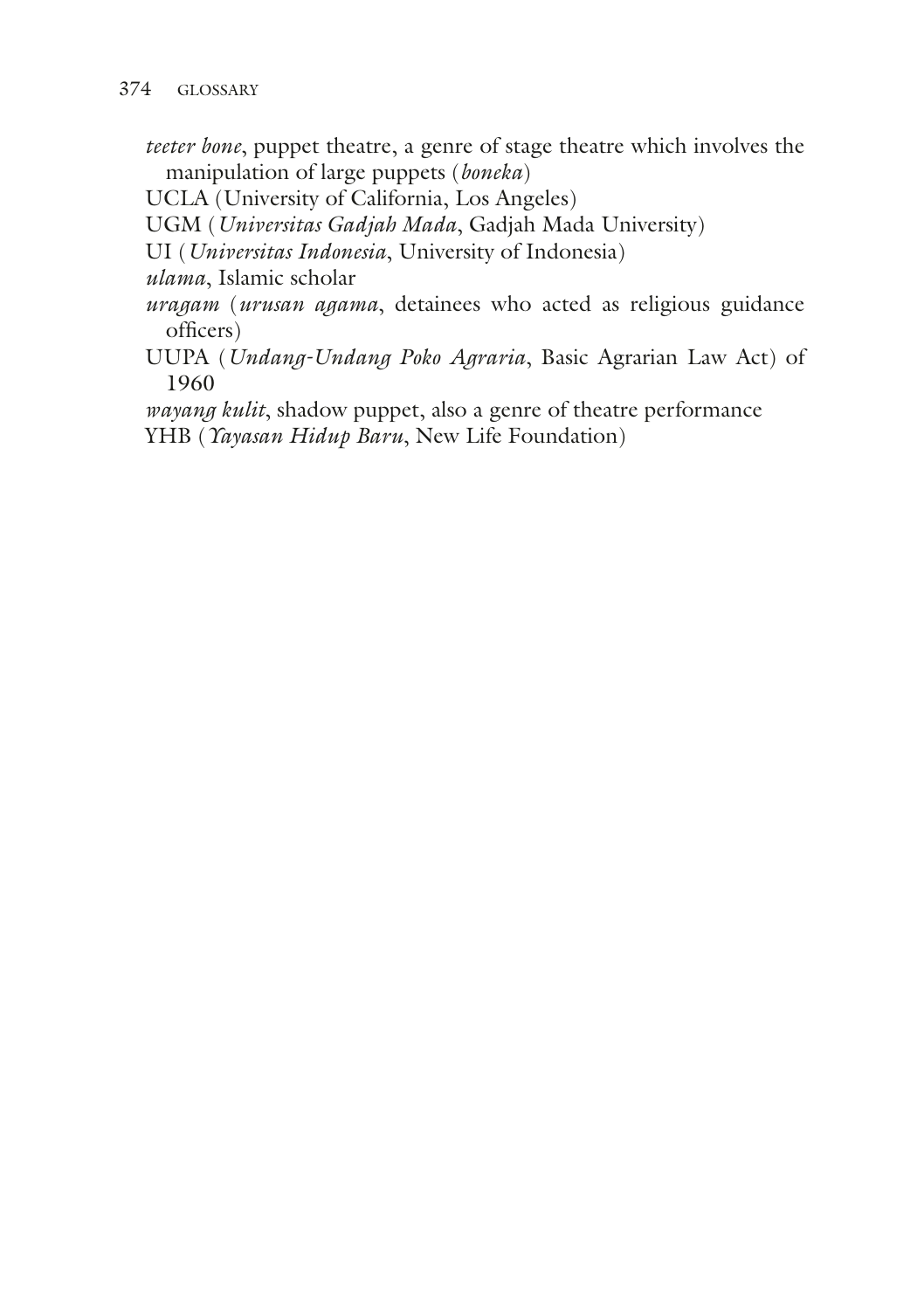# **INDEX**

#### **A**

ABRI (*Angkatan Bersenjata Republik Indonesia*, Armed Forces of the Republic of Indonesia), [367](#page-0-0) A-Category political prisoners. *See* tapol Aceh, [13](#page-0-0), [15](#page-0-0), [39](#page-0-0), [40,](#page-0-0) [52,](#page-0-0) 56–67, [192,](#page-0-0) [249, 363](#page-0-0) affect, [20,](#page-0-0) [54,](#page-0-0) 271–273, 279–281 affective atmosphere, [271](#page-0-0), [272,](#page-0-0) [279, 280](#page-0-0) affective transfer, [15](#page-0-0) Agrarian Law of 1960. *See Aksi sepihak* Aidit, DN, [85.](#page-0-0) *See also* PKI *Aksi sepihak* (unilateral action) land reform, [10](#page-0-0), 16–17, [91,](#page-0-0) [110](#page-0-0), [166](#page-0-0), [365](#page-0-0) Alwi, Muhammad Nazir, [171](#page-0-0) Ansor, [180](#page-0-0), [294.](#page-0-0) *See also* NU anti-Communism. *See* communism; propaganda Argentina, [34,](#page-0-0) [35,](#page-0-0) [158](#page-0-0) military junta repression (1974–83), [34](#page-0-0)

Army, [5](#page-0-0), [8](#page-0-0), 10–17, [33](#page-0-0), [35](#page-0-0), [40](#page-0-0), [56,](#page-0-0) [57,](#page-0-0) [60,](#page-0-0) [62, 63](#page-0-0), [65](#page-0-0), 71–76, [81](#page-0-0), 84– 88, [91, 92](#page-0-0), [105](#page-0-0), 107–111, [117](#page-0-0), [122,](#page-0-0) [125](#page-0-0), [126](#page-0-0), [133](#page-0-0), [139,](#page-0-0) [140,](#page-0-0) [144,](#page-0-0) [146](#page-0-0), [148](#page-0-0), [152](#page-0-0), [158,](#page-0-0) [168,](#page-0-0) [169,](#page-0-0) [171](#page-0-0), [172](#page-0-0), [179](#page-0-0), 184–186, [193,](#page-0-0) [201](#page-0-0), [216](#page-0-0), [221](#page-0-0), [238,](#page-0-0) [243,](#page-0-0) [260,](#page-0-0) [272](#page-0-0), [289](#page-0-0), 295–297, [301](#page-0-0), [348](#page-0-0) Army personnel, [11,](#page-0-0) [13,](#page-0-0) [14,](#page-0-0) 73–82, [86,](#page-0-0) [118](#page-0-0), [119](#page-0-0), [122](#page-0-0), [124](#page-0-0), [129,](#page-0-0) [140,](#page-0-0) [144](#page-0-0), [146](#page-0-0), [149](#page-0-0), [259,](#page-0-0) 261–262, [326,](#page-0-0) [351](#page-0-0) art, [166](#page-0-0), [241,](#page-0-0) [242,](#page-0-0) [256, 291](#page-0-0), [292](#page-0-0) artistic responses to the 1965 genocide, [138](#page-0-0) *see also* popular culture Assman, Jan, [218](#page-0-0) Assmann, Aleida, [218](#page-0-0), [225](#page-0-0) Australia, [6, 9](#page-0-0), [15,](#page-0-0) [19, 92](#page-0-0), 235–241, [243, 244](#page-0-0), 247–249, [262](#page-0-0), [273,](#page-0-0) [362](#page-0-0) involvement in 1965 killings, [92,](#page-0-0) [175,](#page-0-0) [243](#page-0-0), [314](#page-0-0)

© The Editor(s) (if applicable) and The Author(s) 2018 375 K. McGregor et al. (eds.), *The Indonesian Genocide of 1965*, Palgrave Studies in the History of Genocide, https://doi.org/10.1007/978-3-319-71455-4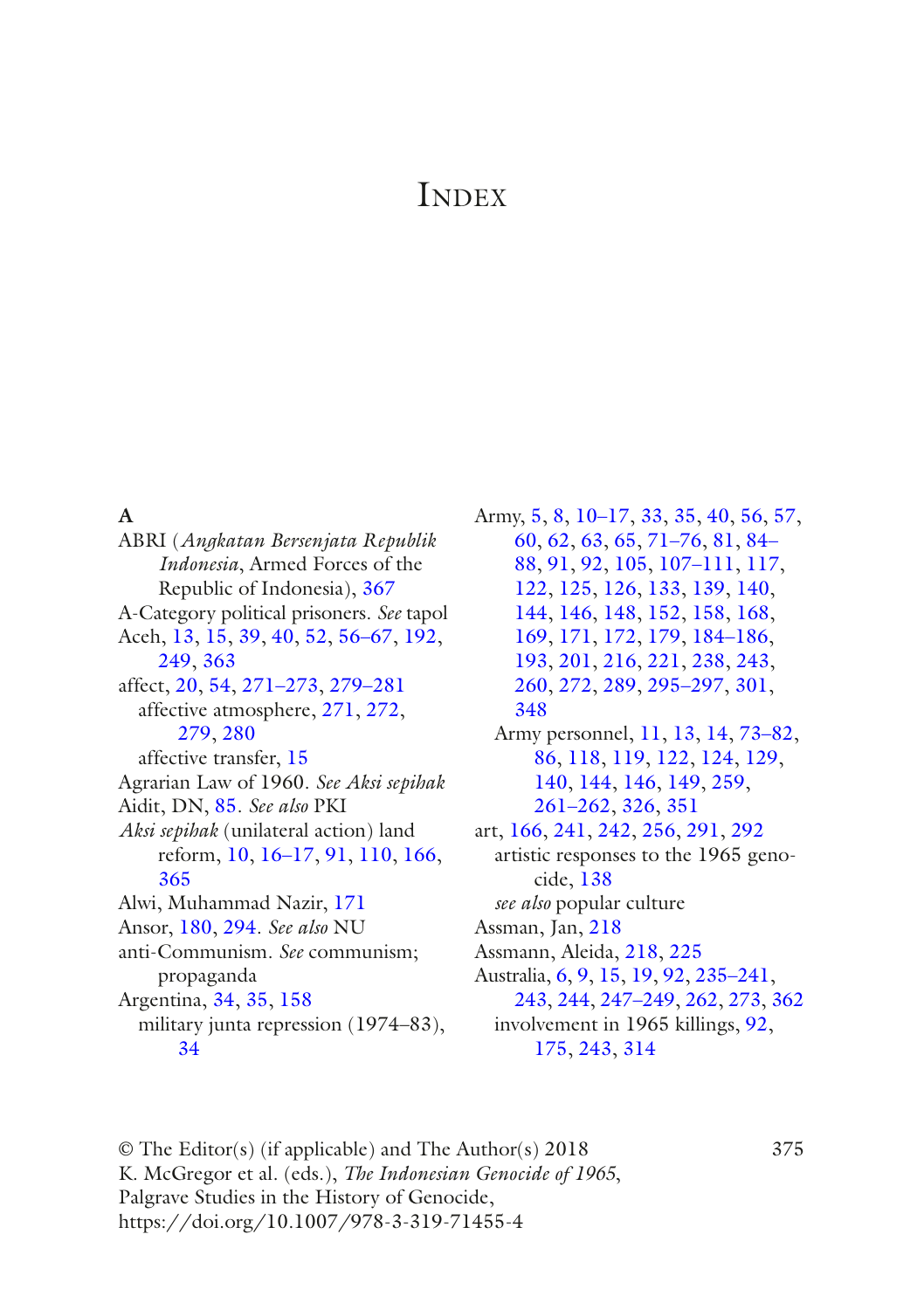#### **B**

Bali, 14–17, 71–79, 81–87, 89–96, 98–101, 103–106, 108–110, [211](#page-0-0), [246, 361](#page-0-0), [365](#page-0-0) Banser (*Barisan Serba Guna Ansor*, Multipurpose Ansor Brigade), [15](#page-0-0) BAPERKI (*Badan Permusyawaratan Kewarganegaraan Indonesia*, Deliberative Association for Indonesian Citizenship), [13,](#page-0-0) [38](#page-0-0) baptism, [190](#page-0-0) Baptist Church, [184](#page-0-0) Battalion 741, [75](#page-0-0), [77](#page-0-0), [81,](#page-0-0) [82,](#page-0-0) [86](#page-0-0) B-Category political prisoners. *See* tapol *Bersih diri, bersih lingkungan*, [220](#page-0-0). *See also* discrimination BTI (*Barisan Tani Indonesia*, Indonesian Peasants' Front), [9](#page-0-0), [13,](#page-0-0) [21](#page-0-0), [90](#page-0-0), [91](#page-0-0), [97](#page-0-0), 101–103, [107, 109](#page-0-0), [118](#page-0-0), [122](#page-0-0), [125.](#page-0-0) *See also* PKI Bukit Duri women's prison, [189](#page-0-0). *See also* detention Buru Island, [190](#page-0-0), [191](#page-0-0), [206,](#page-0-0) [208,](#page-0-0) [219,](#page-0-0) [224, 226](#page-0-0). *See also* detention

#### **C**

Cakrabirawa Regiment, [82](#page-0-0) Cambodia, [30,](#page-0-0) [33,](#page-0-0) [37,](#page-0-0) [40,](#page-0-0) [41](#page-0-0), [164](#page-0-0), [237, 238](#page-0-0) Democratic Kampuchea regime, [41](#page-0-0) genocide in, [30](#page-0-0), [33,](#page-0-0) [34,](#page-0-0) [37,](#page-0-0) 40–42 *see also* ECCC Carri SJ, C., [185](#page-0-0) Catholic Church, [181](#page-0-0), [185](#page-0-0), [186](#page-0-0), [188](#page-0-0), [189, 191](#page-0-0), [230](#page-0-0) Catholic Party, [100](#page-0-0), [105](#page-0-0), [183,](#page-0-0) [185,](#page-0-0) [186](#page-0-0) C-Category political prisoners. *See* tapol

CGMI (*Consentrasi Gerakan Mahasiswa Indonesia*, Indonesian Student Movement Centre), [165,](#page-0-0) [166,](#page-0-0) [168](#page-0-0), [169](#page-0-0), [172](#page-0-0) children, [1](#page-0-0), [6](#page-0-0), [12](#page-0-0), [13](#page-0-0), [18,](#page-0-0) [20,](#page-0-0) [97,](#page-0-0) [109,](#page-0-0) [117,](#page-0-0) [118](#page-0-0), [122](#page-0-0), [124](#page-0-0), [129,](#page-0-0) [142,](#page-0-0) [150,](#page-0-0) [190](#page-0-0), 199–203, [205, 206](#page-0-0), [209,](#page-0-0) [222](#page-0-0), [223](#page-0-0), [235](#page-0-0), [244,](#page-0-0) [253,](#page-0-0) 256–258, [260,](#page-0-0) [261,](#page-0-0) [264, 266](#page-0-0), [270,](#page-0-0) [271](#page-0-0), [273](#page-0-0), [274](#page-0-0), [277,](#page-0-0) [278,](#page-0-0) [281,](#page-0-0) [282](#page-0-0), [363](#page-0-0), [364](#page-0-0) harm of and discrimination against, [13,](#page-0-0) 18–19, [118,](#page-0-0) [124,](#page-0-0) [129](#page-0-0), [190](#page-0-0), 199–202, 222–223, [235](#page-0-0), [244,](#page-0-0) [253,](#page-0-0) 271–274, 277–279 of PKI members and affliates, [16](#page-0-0) relationships with parents, [183](#page-0-0), 200–204 separation from, [4,](#page-0-0) [11, 12](#page-0-0), 122– 123, [125](#page-0-0), [126](#page-0-0), [129](#page-0-0), [190](#page-0-0) *see also* pregnancy China, [9,](#page-0-0) [16](#page-0-0), [33](#page-0-0), [34](#page-0-0), [39](#page-0-0), [53](#page-0-0) Chinese-Indonesians persecution of, [5](#page-0-0), [9](#page-0-0), [13](#page-0-0), [21,](#page-0-0) [28,](#page-0-0) 38–42, [180,](#page-0-0) 243–244 Christanto, Dadang, [19,](#page-0-0) [235](#page-0-0), [239](#page-0-0), [242,](#page-0-0) [249](#page-0-0), [363](#page-0-0) Christianity, [18,](#page-0-0) 180–183, [187](#page-0-0), [191](#page-0-0), [192](#page-0-0) "Christianization", [192](#page-0-0) CHTH (*Chung Hua Tsung Hui*, Chinese Committee for the Preservation of Peace and Order), [172](#page-0-0) Cold War, [2](#page-0-0), [3](#page-0-0), [9,](#page-0-0) [30,](#page-0-0) [37,](#page-0-0) [42,](#page-0-0) [53](#page-0-0), 158–160, [184,](#page-0-0) [208,](#page-0-0) [248, 270](#page-0-0), [287,](#page-0-0) [290](#page-0-0), [302](#page-0-0) communism, [2](#page-0-0), [9](#page-0-0), [18](#page-0-0), [20,](#page-0-0) [36,](#page-0-0) [72,](#page-0-0) [79,](#page-0-0) [110,](#page-0-0) [140](#page-0-0), [159](#page-0-0), [164](#page-0-0), [187,](#page-0-0) [208,](#page-0-0) [209,](#page-0-0) [237](#page-0-0), [239](#page-0-0), [249](#page-0-0), 287–292, 295–304, 319–321, [364](#page-0-0) anti-Communist discourse, [6,](#page-0-0) [18,](#page-0-0) [20,](#page-0-0) [36, 87](#page-0-0), [117](#page-0-0), [158](#page-0-0), [186,](#page-0-0)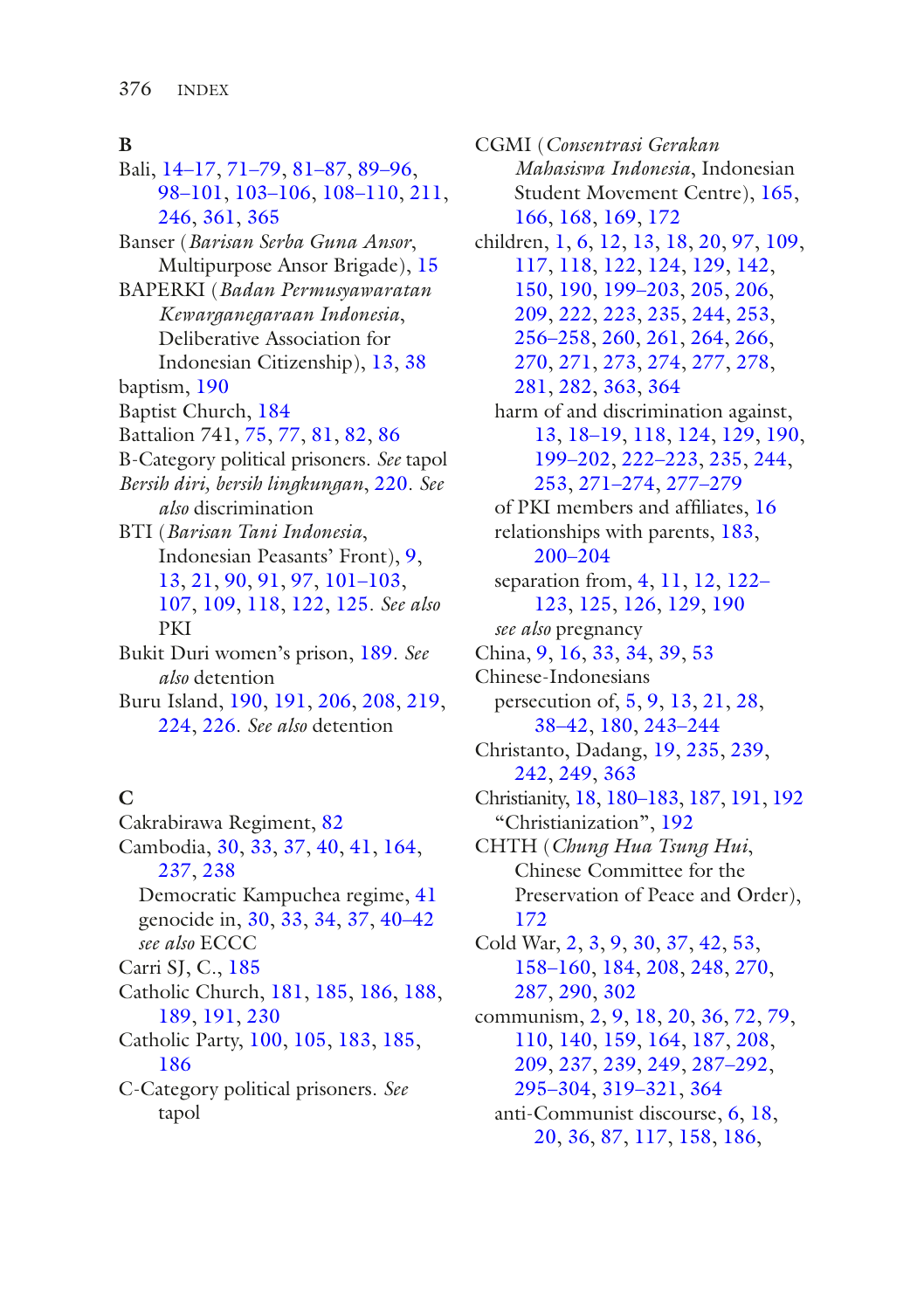[220, 239](#page-0-0), [244](#page-0-0), [254](#page-0-0), [255,](#page-0-0) 287–304, [347,](#page-0-0) [364](#page-0-0) ban on, 319–321 latent communist threat, [291](#page-0-0), [297](#page-0-0), [298](#page-0-0) *see also* PKI conditions in detention. *See* detention congregation, [183,](#page-0-0) [187,](#page-0-0) [189](#page-0-0) conversion, [18](#page-0-0), 180–183, [187](#page-0-0), [189](#page-0-0), [192, 193](#page-0-0) coup, 30 September/1 October 1965. *See* G30S Cribb, Robert, [3](#page-0-0), [4](#page-0-0), [8,](#page-0-0) [21,](#page-0-0) [32,](#page-0-0) [39,](#page-0-0) [98](#page-0-0), [130, 134](#page-0-0), [142](#page-0-0), [176](#page-0-0), [238,](#page-0-0) [272](#page-0-0) Crimes against humanity, [41](#page-0-0), [117](#page-0-0), 126–129, [221,](#page-0-0) [317,](#page-0-0) [318](#page-0-0), [325](#page-0-0), [336, 358](#page-0-0), [362](#page-0-0) sexual violence as, 126–127 *see also* violence

### **D**

*dalang*, [226,](#page-0-0) [254,](#page-0-0) [258](#page-0-0) Darmoyuwono, [185](#page-0-0) death toll, 1965 genocide, [12](#page-0-0) DEMA (*Dewan Mahasiswa*, Council of University Students), Student council, [165](#page-0-0) detention, [13,](#page-0-0) [14,](#page-0-0) 116–118, [121,](#page-0-0) [123](#page-0-0), [124, 127](#page-0-0), [129](#page-0-0), [191](#page-0-0), [193,](#page-0-0) [216,](#page-0-0) 219–221, [230,](#page-0-0) [262,](#page-0-0) [312](#page-0-0), [358](#page-0-0), [361](#page-0-0) camps and centres, [13,](#page-0-0) [19,](#page-0-0) [82,](#page-0-0) [116,](#page-0-0) [119, 172](#page-0-0), [189](#page-0-0), [190](#page-0-0), 216–224 conditions in, [13](#page-0-0), [118](#page-0-0), [121](#page-0-0), [123](#page-0-0), [216](#page-0-0) *Dewan Jenderal* (Council of Generals), [72,](#page-0-0) [77](#page-0-0), [82](#page-0-0). *See also* G30S *Dewan Revolusi* (Revolutionary Council), [72,](#page-0-0) [76,](#page-0-0) [78](#page-0-0), [79](#page-0-0), [82](#page-0-0), [84](#page-0-0), [167.](#page-0-0) *See also* G30S

DGI (*Dewan Gereja-gereja Indonesia*, Indonesian Council of Churches), [183,](#page-0-0) [184](#page-0-0) Dhani, Omar, [56](#page-0-0) Diponegoro Division, [74](#page-0-0), [75](#page-0-0). *See also* Army discrimination, [21](#page-0-0), [182,](#page-0-0) [199,](#page-0-0) [201,](#page-0-0) [220,](#page-0-0) [244](#page-0-0), [245](#page-0-0), [319](#page-0-0) against family members, [245](#page-0-0), [319](#page-0-0) against former tapol, [123,](#page-0-0) 216–218, [220,](#page-0-0) [223](#page-0-0), 227–229 *see also bersih diri, bersih lingkungan* disease, contraction of, [94](#page-0-0), [202](#page-0-0), [221](#page-0-0) death from, [221](#page-0-0) Djuarsa, Ishak, [40](#page-0-0), [56](#page-0-0) *dwifungsi* (dual function), [368](#page-0-0). *See also* Army *Dwikora* (People's Double Command), [52](#page-0-0), 54–57, [63, 64](#page-0-0). *See also Konfrontasi*

## **E**

East Timor, Indonesian occupation of (1975–1999), [239,](#page-0-0) [296,](#page-0-0) [305](#page-0-0) ECCC (Extraordinary Chambers in the Courts of Cambodia), [41](#page-0-0). *See also* Cambodia Effendi, Iwan, [256](#page-0-0), [262](#page-0-0) elections, [140](#page-0-0), [153](#page-0-0), [220,](#page-0-0) [297,](#page-0-0) [320,](#page-0-0) [339,](#page-0-0) [347](#page-0-0), [348](#page-0-0) general elections of 1955, [7](#page-0-0) presidential elections of 2014, [288,](#page-0-0) [296](#page-0-0) ELSAM (*Lembaga Studi dan Advokasi Masyarakat*, Institute for Policy Research and Advocacy), [317](#page-0-0) extrajudicial arrests, [313.](#page-0-0) *See also* violence extrajudicial killings, [348.](#page-0-0) *See also* violence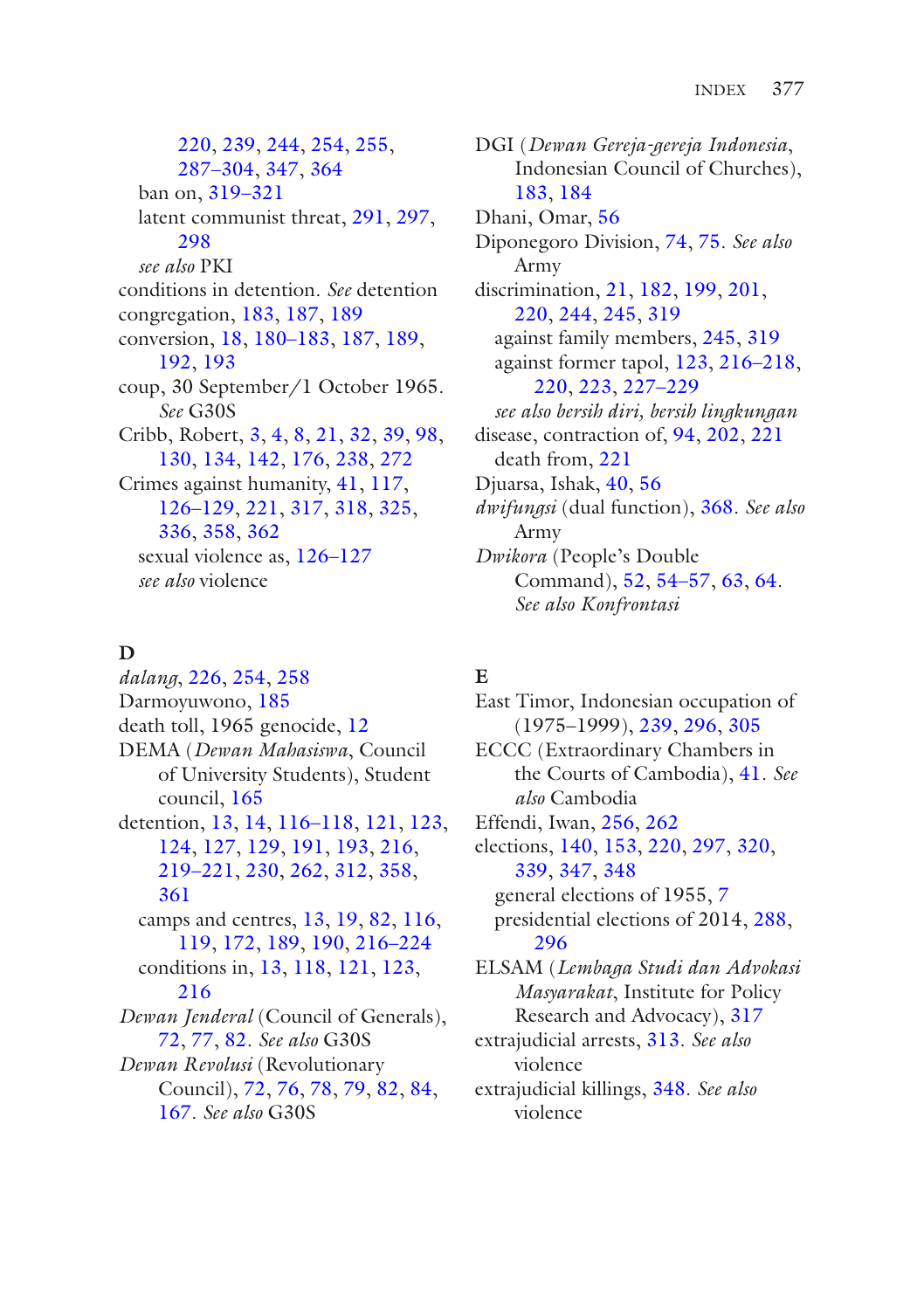Extraordinary Military Tribunal. *See* Mahmillub

#### **F**

FAKI (*Front Anti-Komunis Indonesia*, Indonesian Anti-Communist Front), [288](#page-0-0), [290](#page-0-0), [297](#page-0-0), [303,](#page-0-0) [304,](#page-0-0) [347](#page-0-0) fascism, [288](#page-0-0), [289](#page-0-0), [303](#page-0-0) in Indonesia, [303](#page-0-0)

Flores, [183](#page-0-0), [185](#page-0-0), [192,](#page-0-0) [318](#page-0-0) Maumere, [318](#page-0-0) forced labour, [6](#page-0-0), [13](#page-0-0), [116](#page-0-0), [216](#page-0-0), [221,](#page-0-0) [228, 358](#page-0-0). *See also* violence

FPI (*Front Pembela Islam*, Islamic Defenders' Front), [288](#page-0-0), [290,](#page-0-0) 297–299, 302–304, [326,](#page-0-0) [347](#page-0-0)

## **G**

G30S (*Gerakan Tiga Puluh September*, Thirtieth September Movement), [40,](#page-0-0) [71](#page-0-0), [167](#page-0-0), [291](#page-0-0), [301,](#page-0-0) [320](#page-0-0) attempted coup, [11](#page-0-0), [72](#page-0-0), [82](#page-0-0) members of, [40](#page-0-0) *Ganyang Malaysia* (Destroy Malaysia). *See* Konfrontasi gendered forms of violence, [17](#page-0-0), [116](#page-0-0) forms of, [134](#page-0-0) perpetrators of, [1](#page-0-0), [30](#page-0-0), [123](#page-0-0), [260](#page-0-0), [315](#page-0-0) victims of, [128](#page-0-0) *see also* rape; violence genocide, 2–8, [11](#page-0-0), [12](#page-0-0), 15–21, 27–42, 51–53, [58,](#page-0-0) [61,](#page-0-0) [62,](#page-0-0) [65, 92](#page-0-0), [126](#page-0-0), [128, 134](#page-0-0), [216](#page-0-0), 236–238, [248](#page-0-0), [270, 271](#page-0-0), [282](#page-0-0), [287](#page-0-0), [289](#page-0-0) defnitions of, [2](#page-0-0), [4](#page-0-0), [28](#page-0-0) of 1965, [2](#page-0-0), 4–6, [8](#page-0-0), [11](#page-0-0), 16–21, 27–29, 31–34, 36–39, [42](#page-0-0), 51–53, [58,](#page-0-0) [62,](#page-0-0) [65,](#page-0-0) [117](#page-0-0), [126](#page-0-0),

[128,](#page-0-0) [133](#page-0-0), [134](#page-0-0), [215](#page-0-0), [216,](#page-0-0) [238,](#page-0-0) [248,](#page-0-0) [270](#page-0-0), [287](#page-0-0) risk factors for, [7](#page-0-0) scholarship of 1965 case, [294, 324](#page-0-0), [326,](#page-0-0) [337](#page-0-0), [349](#page-0-0), [364](#page-0-0) Gerwani (*Gerakan Wanita Indonesia*, Indonesian Women's Movement), [9,](#page-0-0) [12,](#page-0-0) [13](#page-0-0), [66](#page-0-0), [91](#page-0-0), 117–118, [122](#page-0-0), [125,](#page-0-0) [139](#page-0-0), [145](#page-0-0), [153](#page-0-0) GKI (*Gereja Kristen Indonesia*, Indonesian Christian Church), [181](#page-0-0) GKJW (*Gereja Kristen Jawi Wetan*, East Javanese Protestant Church), [181,](#page-0-0) [186](#page-0-0) GMNI (*Gerakan Mahasiswa Nasionalis Indonesia*, Indonesian Nationalist Student Movement), [165,](#page-0-0) [166](#page-0-0) Golkar (*Golongan Karya*, Functional Groups), [289,](#page-0-0) [299](#page-0-0), [302](#page-0-0), [347](#page-0-0) Guided Democracy, [7](#page-0-0), [8, 81](#page-0-0), [87,](#page-0-0) [88](#page-0-0), [142](#page-0-0), [144,](#page-0-0) [163](#page-0-0), [166,](#page-0-0) [184](#page-0-0), [185,](#page-0-0) [257](#page-0-0)

# **H**

Habibie, Bacharuddin Jusuf, [313](#page-0-0) *Heads from the North* (2004), [236](#page-0-0), 239–243, 245–249. *See also* Christanto, Dadang Hidayat, Tamuri, [73](#page-0-0), [74](#page-0-0), 76–78, [83](#page-0-0), [85,](#page-0-0) [87](#page-0-0) Hirsch, Marianne, [218](#page-0-0). *See also* memory HMI (*Himpunan Mahasiswa Islam*, Islamic University Students' Association), [165,](#page-0-0) [171](#page-0-0) Holocaust, [30](#page-0-0), [33,](#page-0-0) [34,](#page-0-0) [92,](#page-0-0) [236, 237](#page-0-0), [248,](#page-0-0) [249](#page-0-0), [262](#page-0-0), [267](#page-0-0), [281,](#page-0-0) [282](#page-0-0) HSI (*Himpunan Sarjara Indonesia*, Indonesian Graduates' Association), [165](#page-0-0)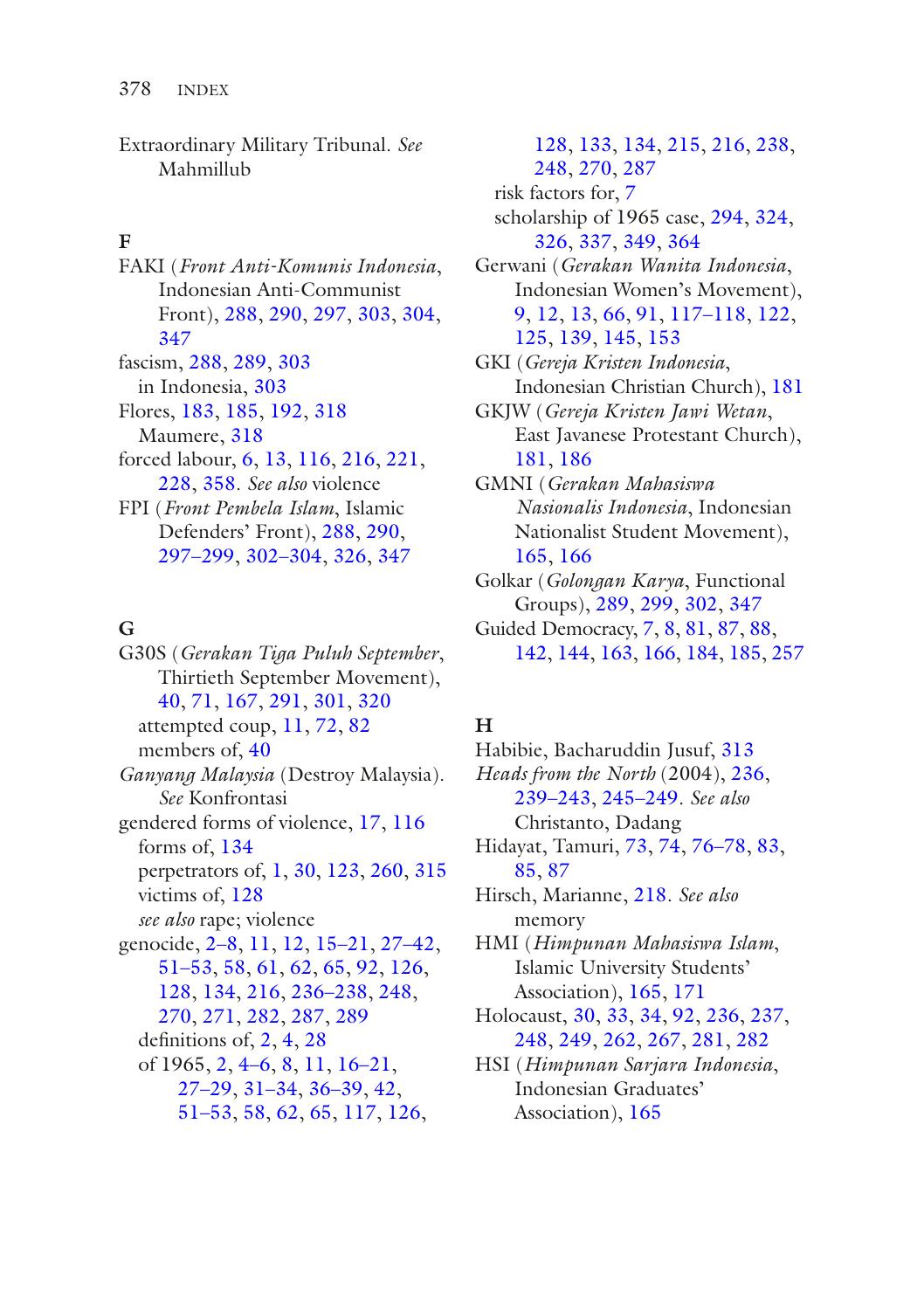#### **I**

IMM (*Ikatan Mahasiswa Muhammadiyah*, Muhammadiyah University Students' Association), [165](#page-0-0) incitement. *See* propaganda *Indisch* (Indonesian-European), [269](#page-0-0), 271–276, [281](#page-0-0) intellectual, [101,](#page-0-0) [146,](#page-0-0) [158](#page-0-0), [159](#page-0-0), [175](#page-0-0), [219, 292](#page-0-0), [302](#page-0-0) violence against, [175](#page-0-0), [298](#page-0-0), [301](#page-0-0) *see also* victims intergenerational trauma, [267](#page-0-0). *See also* discrimination; trauma interrogation, [13](#page-0-0), [83,](#page-0-0) [84](#page-0-0), [118,](#page-0-0) [119](#page-0-0), [122, 149](#page-0-0), [150, 171](#page-0-0), [222, 272,](#page-0-0) [362](#page-0-0) process of, [171](#page-0-0), [172](#page-0-0) *see also* detention; torture; victims IPB (*Institut Pertanian Bogor*, Bogor Agricultural Institute), [159](#page-0-0) IPKI (*Ikatan Pendukung Kemerdekaan Indonesia*, Alliance of Supporters of Indonesian Independence), [100,](#page-0-0) [105](#page-0-0) IPPI (*Ikatan Pemuda Pelajar Indonesia*, League of Indonesian Student Youth), [169](#page-0-0)

- IPT65 (International People's Tribunal for 1965), [5](#page-0-0), [36](#page-0-0), 38–39, [41,](#page-0-0) [128](#page-0-0), [131](#page-0-0), [174](#page-0-0), 324–325, [359, 364](#page-0-0)
- ISRI (*Ikatan Sarjana Republik Indonesia*, Indonesian Association of University Graduates), [164](#page-0-0)

#### **J**

Jakarta, [9,](#page-0-0) [11,](#page-0-0) [14,](#page-0-0) [42,](#page-0-0) [64, 66](#page-0-0), [67](#page-0-0), [72](#page-0-0), [74,](#page-0-0) [77](#page-0-0), [79](#page-0-0), 82–85, [90, 91](#page-0-0), [105](#page-0-0), [109, 121](#page-0-0), [138](#page-0-0), [141](#page-0-0), [145,](#page-0-0) [160,](#page-0-0) [161, 167](#page-0-0), [168](#page-0-0), [176](#page-0-0), [185,](#page-0-0) [190,](#page-0-0)

[192,](#page-0-0) [201](#page-0-0), [204](#page-0-0), [220](#page-0-0), [226,](#page-0-0) [230,](#page-0-0) [231,](#page-0-0) [242](#page-0-0), [256](#page-0-0), [258](#page-0-0), [262,](#page-0-0) [292,](#page-0-0) 297–299, [301,](#page-0-0) [304,](#page-0-0) [305, 326](#page-0-0), [328,](#page-0-0) [343](#page-0-0), [350](#page-0-0), [353](#page-0-0) Java, [10,](#page-0-0) 13–16, [21](#page-0-0), [39](#page-0-0), [66,](#page-0-0) [71,](#page-0-0) [81,](#page-0-0) [85,](#page-0-0) [90,](#page-0-0) 133–137, [140,](#page-0-0) [141](#page-0-0), [145](#page-0-0), [148,](#page-0-0) [152](#page-0-0), [153](#page-0-0), [159](#page-0-0), [168,](#page-0-0) [171,](#page-0-0) 180–182, 184–187, [189](#page-0-0), [190,](#page-0-0) [216,](#page-0-0) 218–220, [222,](#page-0-0) [223, 225](#page-0-0), [228,](#page-0-0) [231](#page-0-0), [242](#page-0-0), [243](#page-0-0), [246,](#page-0-0) [257,](#page-0-0) [263,](#page-0-0) [297](#page-0-0), [298](#page-0-0), [301](#page-0-0), [337,](#page-0-0) [339,](#page-0-0) [348](#page-0-0) Central Java, [21,](#page-0-0) [39,](#page-0-0) [85,](#page-0-0) [168,](#page-0-0) [171](#page-0-0), [181,](#page-0-0) [186](#page-0-0), [243](#page-0-0), [298](#page-0-0), [301,](#page-0-0) [337,](#page-0-0) [339,](#page-0-0) [348](#page-0-0) East Java, 13–15, [71,](#page-0-0) [81](#page-0-0), 133–137, [140,](#page-0-0) [141](#page-0-0), [145](#page-0-0), [148](#page-0-0), [152,](#page-0-0) [180,](#page-0-0) [181,](#page-0-0) [184](#page-0-0), [186](#page-0-0), [187](#page-0-0), [189,](#page-0-0) [242,](#page-0-0) [263,](#page-0-0) [297](#page-0-0) West Java, [297](#page-0-0)

#### **K**

KAMI (*Kesatuan Aksi Mahasiswa Indonesia*, Indonesian Students' Action Front), [370](#page-0-0)

KAP-Gestapu (*Komite Aksi Pengganyangan Gerakan Tigapuluh September*, Action Committee for the Destruction of the Thirtieth September Movement), [185](#page-0-0)

KAPPI (*Kesatuan Aksi Pelajar Pemuda Indonesia*, Indonesian Student and Youth Action Front), [370](#page-0-0)

Kasimo, I.J., [185,](#page-0-0) [186](#page-0-0)

Katamso (Colonel), [167](#page-0-0)

KBM (*Kesatuan Buruh Marhaen*, United Marhaenist Labor), [165](#page-0-0) *kebaktian* (prayer meeting), [188](#page-0-0)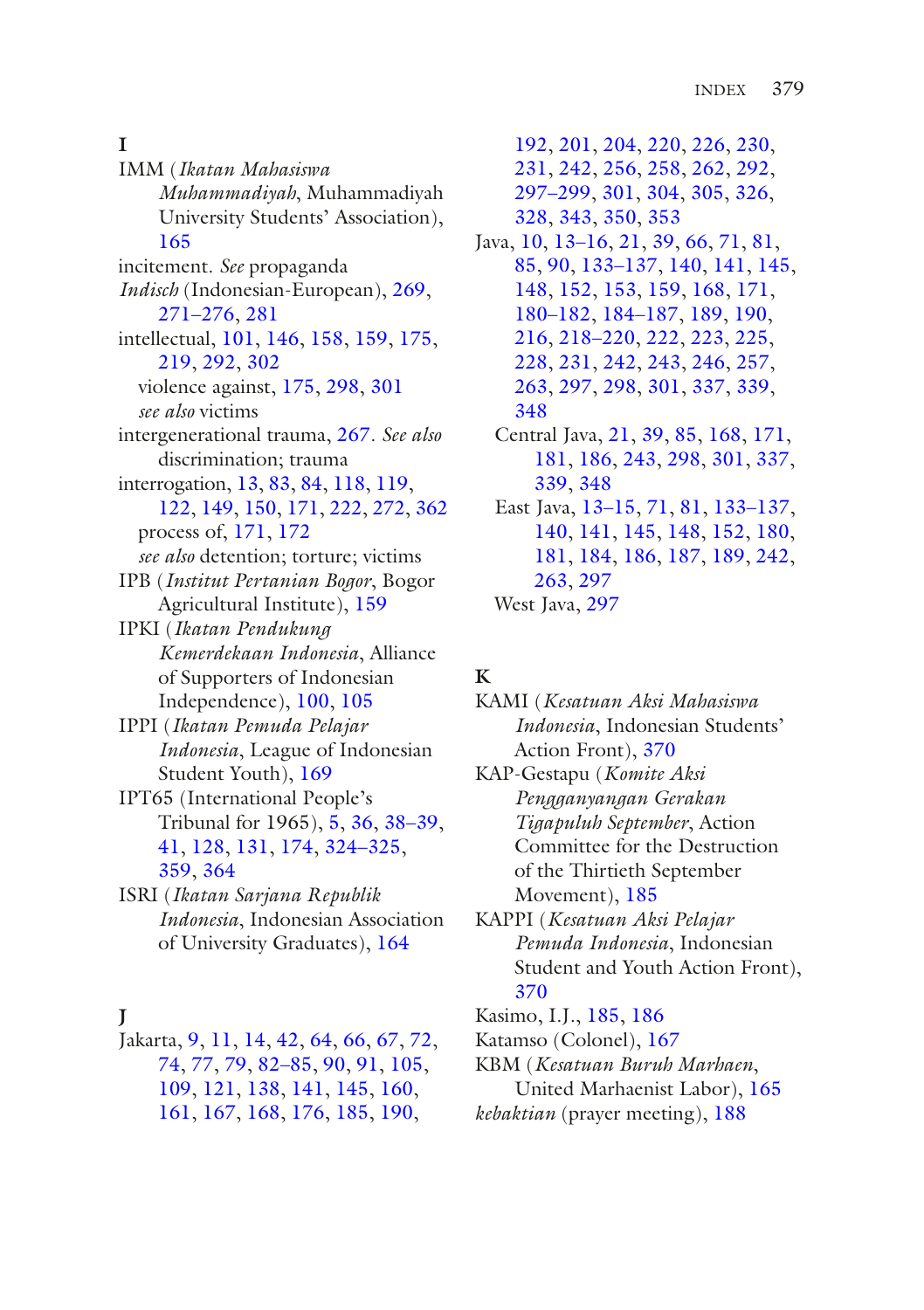*Kedaulatan Rakyat* newspaper, [169](#page-0-0) Kediri, [75](#page-0-0), [79](#page-0-0), [80,](#page-0-0) [85,](#page-0-0) 184–186, [189,](#page-0-0) [191](#page-0-0) *Ketoprak*, [255](#page-0-0) KKPK (*Koalisi Keadilan dan Pengungkapan* Kebenaran, Coalition for Justice and the Disclosure of Truth), [294,](#page-0-0) [324,](#page-0-0) [327, 350](#page-0-0) Koblen, [189](#page-0-0) KODAHAN (*Komando Daerah Pertahanan*, Joint Regional Defence Command), [59](#page-0-0), [61](#page-0-0) KODAM (*Komando Daerah Militer*, Regional Military Command), [55,](#page-0-0) [56,](#page-0-0) [58](#page-0-0), [59](#page-0-0) KODIM (*Komando District Militer*, District Military Command), [59](#page-0-0), [74,](#page-0-0) [77](#page-0-0), [78](#page-0-0), [81](#page-0-0), [107](#page-0-0) KOLAGA (*Komando Mandala Siaga*, Area Alert Command), [14](#page-0-0), [55](#page-0-0), [56,](#page-0-0) [63](#page-0-0) Komnas Ham (*Komisi Nasional Hak Asasi Manusia*, National Commission for Human Rights), [221, 318](#page-0-0), [336](#page-0-0), [340](#page-0-0), [343,](#page-0-0) [350,](#page-0-0) [353](#page-0-0) *Konfrontasi* (Confrontation), [10](#page-0-0) KOPKAMTIB (*Komando Operasi Pemulihan Keamanan dan Ketertiban*, Operational Command for the Restoration of Security and Order), [14](#page-0-0) KORAMIL (*Komando Rayon Militer*, Military Sub-district Command), [371](#page-0-0) KOREM (*Komando Resort Militer*, Sub-regional Military Command), [74,](#page-0-0) [81](#page-0-0), [168](#page-0-0) KOSEKHAN (*Komando Sektor Pertahanan*, Defence Sector Command), [59](#page-0-0), [60](#page-0-0)

KOSTRAD (*Komando Cadangan Strategis Angkatan Darat*, Army Strategic Reserve), [11,](#page-0-0) [14](#page-0-0), [56](#page-0-0), [62,](#page-0-0) [63, 72](#page-0-0), [296](#page-0-0) KOTI (*Komando Operasi Tertinggi*, Supreme Operations Command), [52,](#page-0-0) 55–57, [63,](#page-0-0) [168](#page-0-0) Kurniawan, Eka, [302](#page-0-0)

#### **L**

Laoly, Yasonna, [301](#page-0-0) Lasut, Jopie, [189](#page-0-0) Lemkin, Raphael, [28](#page-0-0) LOGIS (*Lanjutan Organisasi Gerilya Indonesia Seluruhnya*, Continuation of the All-Indonesia Guerrilla Organization), [94](#page-0-0) Lowokwaru, [189](#page-0-0) LP3ES (*Lembaga Penelitian, Pendidikan, dan Penerangan Ekonomi dan Sosial*, Institute for Economic and Social Research, Education and Information), [174](#page-0-0) *Lubang Buaya* (Crocodile Hole), [105.](#page-0-0) *See also* propaganda

## **M**

*Mahabharata*, [257](#page-0-0) Mahmillub (*Mahkamah Militer Luar Biasa*, Extraordinary Military Tribunal), [87](#page-0-0) Maluku, [183](#page-0-0), [190,](#page-0-0) [219,](#page-0-0) [225,](#page-0-0) [318](#page-0-0) Manek, Gabriel, [185](#page-0-0) martial law (1957–1963), [14](#page-0-0), [54](#page-0-0), [56](#page-0-0), [63,](#page-0-0) [144](#page-0-0). *See also* Army massacres of 1965–1966. *See* genocide of 1965; violence mass grave, [19,](#page-0-0) [91,](#page-0-0) [246](#page-0-0) body disposal in, [14](#page-0-0) location of, [248, 249](#page-0-0)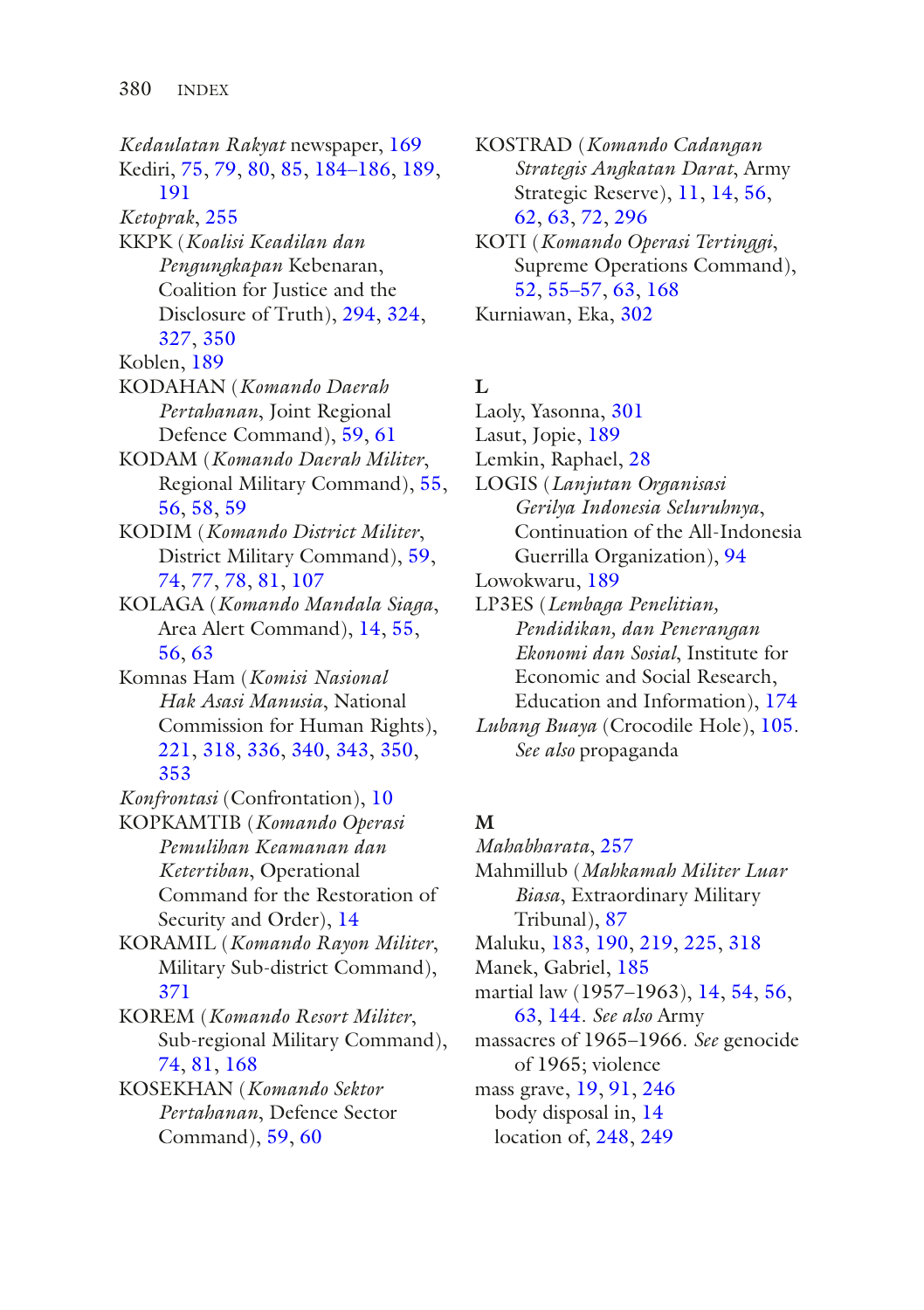*see also* victims; violence Masyumi, [99,](#page-0-0) [185](#page-0-0) MAWI (*Majelis Agung Waligereja Indonesia*, Indonesian Bishops' Conference), [184](#page-0-0) memorials, [216](#page-0-0), [217,](#page-0-0) [224,](#page-0-0) [228,](#page-0-0) 236–238, [246,](#page-0-0) [248](#page-0-0) national, [236](#page-0-0) transcultural, [236,](#page-0-0) [237](#page-0-0) memory, 18–20, [30](#page-0-0), [160](#page-0-0), [201](#page-0-0), [217,](#page-0-0) [218, 225](#page-0-0), 227–229, [236](#page-0-0), [243](#page-0-0), [244,](#page-0-0) 247–249, [267,](#page-0-0) 269–271, [275, 281](#page-0-0), [282](#page-0-0), [352](#page-0-0), [353,](#page-0-0) [358,](#page-0-0) [359, 363](#page-0-0) communicative, [218](#page-0-0), [225](#page-0-0) cultural, [218, 225](#page-0-0), [229](#page-0-0), [274](#page-0-0) institutional, [159](#page-0-0) sites of, [19](#page-0-0), [217](#page-0-0), [218,](#page-0-0) 227–229 social, [18,](#page-0-0) [217](#page-0-0), [225](#page-0-0), 227–229, [274](#page-0-0) transmission of, [217,](#page-0-0) [218,](#page-0-0) [227,](#page-0-0) [229](#page-0-0), [282, 363](#page-0-0) *see also* post-memory military. *See* Army; perpetrators militia groups. *See* perpetrators MK (*Mahkamah Konstitusi*, Constitutional Court), [317](#page-0-0) *modin* (Islamic religious officiant), [192](#page-0-0) Mokoginta, [55](#page-0-0), [58,](#page-0-0) [59,](#page-0-0) 61–63 MP3 (*Masyarakat Pendukung Prabowo Presiden*, Society for Supporters of Prabowo for President), [297,](#page-0-0) [298.](#page-0-0) *See also* elections Muhammadiyah (Followers of Muhammad), [168](#page-0-0), [326](#page-0-0) MUI (*Majelis Ulama Indonesia*, Indonesian Council of Ulama/ Religious Leaders), [326](#page-0-0) Mulyono (Major), [167](#page-0-0) Murtopo, Ali, [368](#page-0-0) mutilation, [39](#page-0-0) of the dead, [146](#page-0-0) *see also* violence

*Mwathirika*. *See* Papermoon Puppet Theatre

#### **N**

NASAKOM (*Nasionalisme, Agama, Komunisme*, Nationalism, Religion, Communism), [79](#page-0-0) National Art Gallery of Australia, [241](#page-0-0) NEFOS (New Emerging Forces), [164](#page-0-0) *Noda Lelaki di Dada Mona* (A Stain on Mona's Chest). *See* Papermoon Puppet Theatre Nora, Pierre, [217](#page-0-0). *See also* memory NU, Nadlatul Ulama (The Awakening of the Muslim Scholars), [15,](#page-0-0) [90,](#page-0-0) [100,](#page-0-0) [101](#page-0-0), [105](#page-0-0), [140](#page-0-0), [141,](#page-0-0) [148,](#page-0-0) [192,](#page-0-0) [244](#page-0-0), [245](#page-0-0), [294](#page-0-0), [320](#page-0-0)

# **O**

Old Order (*Orde Lama*), [290](#page-0-0) *Operasi Singgalang* (Operation Singgalang), [52](#page-0-0), [58](#page-0-0), [60](#page-0-0) *Operasi Trisula* (Operation Trident), [13.](#page-0-0) *See also* Java Oppenheimer, Joshua, [4](#page-0-0), [20,](#page-0-0) [269,](#page-0-0) [270,](#page-0-0) [272](#page-0-0), [276](#page-0-0), [277](#page-0-0), [324,](#page-0-0) [360](#page-0-0) Opsus (*Operasi Khusus*, Special Operations), [372](#page-0-0) Oral history, [3](#page-0-0), 16–18 methods of, [3](#page-0-0) *Orde Bara*. *See* New Order

## **P**

Pancasila, [106](#page-0-0), [164](#page-0-0), [239](#page-0-0), [290,](#page-0-0) [301,](#page-0-0) [326,](#page-0-0) [357](#page-0-0), [358](#page-0-0) New Order ideology using, [291](#page-0-0), [304](#page-0-0) Panjaitan, (General) Luhut, [325](#page-0-0), [326](#page-0-0) Panjaitan, Sintong, [326](#page-0-0)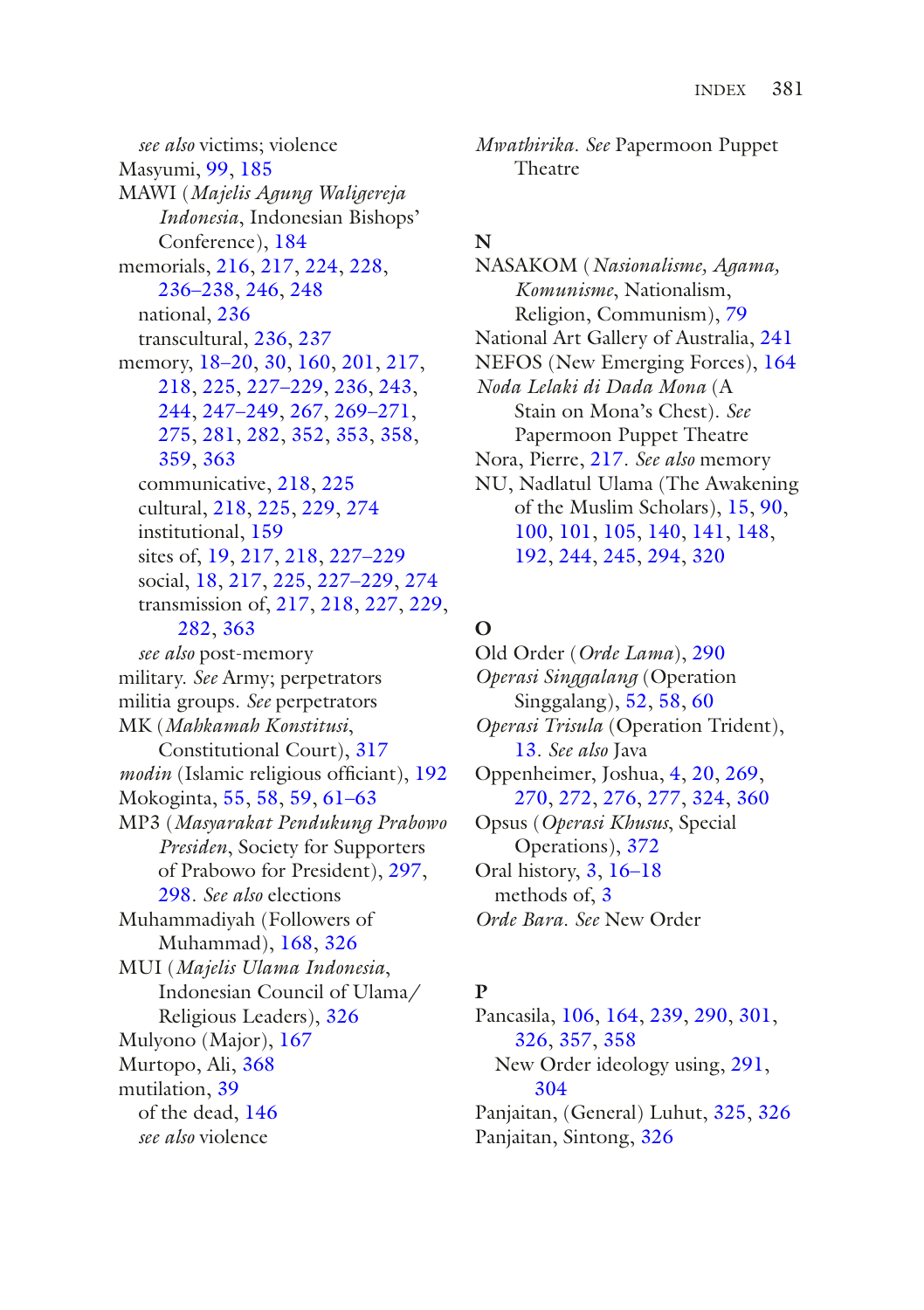Papermoon Puppet Theatre, [19, 253](#page-0-0), 255–259, [261](#page-0-0), [263](#page-0-0), 265–267, [363](#page-0-0) Patrice Lumumba University, [162](#page-0-0) Pattimura division, [219.](#page-0-0) *See also* Buru Island; Maluku Pemuda Pancasila (Pancasila Youth), [107.](#page-0-0) *See also* perpetrators Pemuda Rakyat (People's Youth), [9](#page-0-0), [80,](#page-0-0) [118](#page-0-0), [139](#page-0-0), [145](#page-0-0), [152,](#page-0-0) [166,](#page-0-0) [204, 206](#page-0-0). *See also* PKI *Pengkhianatan G30S/PKI* (The Treason of the September 30 Movement/PKI) flm, [254.](#page-0-0) *See also* propaganda Perpetrators, [323.](#page-0-0) *See also* Army; militias PETA (*Pembela Tanah Air*, Homeland Defenders), [74](#page-0-0) PETANI (*Persatuan Tani Nasional Indonesia*, Indonesian National Farmers' Association), [97](#page-0-0) PKI (*Partai Komunis Indonesia*, Indonesian Communist Party), [1,](#page-0-0) [2, 5](#page-0-0), 8–17, [27,](#page-0-0) [29,](#page-0-0) [30](#page-0-0), [35](#page-0-0), 38–40, 52–58, 60–62, [64](#page-0-0), [65](#page-0-0), 71–73, [75,](#page-0-0) [76,](#page-0-0) [78,](#page-0-0) 80–87, 89–91, 97–104, [106,](#page-0-0) [107,](#page-0-0) [109](#page-0-0), [110](#page-0-0), [116, 133](#page-0-0), [136](#page-0-0), [137](#page-0-0), [140,](#page-0-0) [141,](#page-0-0) [148, 158](#page-0-0), 165–168, [184](#page-0-0), [185](#page-0-0), [200, 207](#page-0-0), [218](#page-0-0), [238](#page-0-0), [243,](#page-0-0) [245,](#page-0-0) [254, 287](#page-0-0), [292](#page-0-0), [298](#page-0-0), [299,](#page-0-0) [302,](#page-0-0) [319, 326](#page-0-0), [348](#page-0-0), [349](#page-0-0) association with, [184](#page-0-0) demonization of, [304](#page-0-0) elimination of, [254](#page-0-0) members of, [8](#page-0-0), [12](#page-0-0), [13](#page-0-0), [40](#page-0-0), [83,](#page-0-0) [91,](#page-0-0) [159, 218](#page-0-0), [348](#page-0-0) Politbureau, [136](#page-0-0) Special Bureau, [73](#page-0-0), 76–78, [83](#page-0-0), [87](#page-0-0) Plantungan, [190](#page-0-0) PMII (*Pergerakan Mahasiswa Islam Indonesia*, Indonesian Muslim Student Movement), [165](#page-0-0)

PMKRI (*Persatuan Mahasiswa Katolik Republik Indonesia*, The Republic of Indonesia's Catholic University Students' Union), [165,](#page-0-0) [186](#page-0-0) PNI (Partai Nasionalis Indonesia, Indonesian Nationalist Party), [15](#page-0-0) police, [57,](#page-0-0) [59,](#page-0-0) [60,](#page-0-0) [72,](#page-0-0) [75](#page-0-0), [76](#page-0-0), 78–80, [84,](#page-0-0) [86,](#page-0-0) [92](#page-0-0), [97](#page-0-0), 106–108, [115](#page-0-0), 117–121, [123,](#page-0-0) [124,](#page-0-0) 126–128, [140,](#page-0-0) [171](#page-0-0), [172](#page-0-0), [180](#page-0-0), [289,](#page-0-0) [292,](#page-0-0) [297,](#page-0-0) [298](#page-0-0), [326](#page-0-0), [351](#page-0-0), [361.](#page-0-0) *See also* perpetrators political prisoner. *See* tapol popular culture, [290,](#page-0-0) [291,](#page-0-0) [305](#page-0-0) post-memory, [217,](#page-0-0) [218,](#page-0-0) [227](#page-0-0), [229](#page-0-0), [363.](#page-0-0) *See also* memory PPKI (*Persatuan Politik Katolik Indonesia*, Indonesian Catholic Political Union), [185](#page-0-0) Prabowo, (Ret. General), [288](#page-0-0) Prasetiyo, Pujo, 76–78, [83](#page-0-0) pregnancy, [116](#page-0-0) as a result of rape, [116](#page-0-0) *see also* gendered forms of violence Prison fellowship, [189](#page-0-0), [191](#page-0-0) Prison Fellowship International, [189](#page-0-0) propaganda, [3,](#page-0-0) [6,](#page-0-0) [11,](#page-0-0) [12](#page-0-0), [15](#page-0-0), [35](#page-0-0), [38](#page-0-0), [244,](#page-0-0) [254](#page-0-0), [257](#page-0-0), [349](#page-0-0) about the coup, [12](#page-0-0), [117](#page-0-0) against former communists, [117,](#page-0-0) [244,](#page-0-0) [254](#page-0-0), [299](#page-0-0) *see also* discrimination prostitution, [120](#page-0-0), 126–128, [130](#page-0-0), [131](#page-0-0) Protestantism, [183](#page-0-0) Puger, Gede, [78,](#page-0-0) [84,](#page-0-0) [86](#page-0-0) *Pulau Buru Tanah Air Beta* (2015), dir. Rahung Nasution, [19](#page-0-0)

#### **R**

Rachmadi, Ki Tristuti, [254](#page-0-0) *Ramayana*, [257](#page-0-0)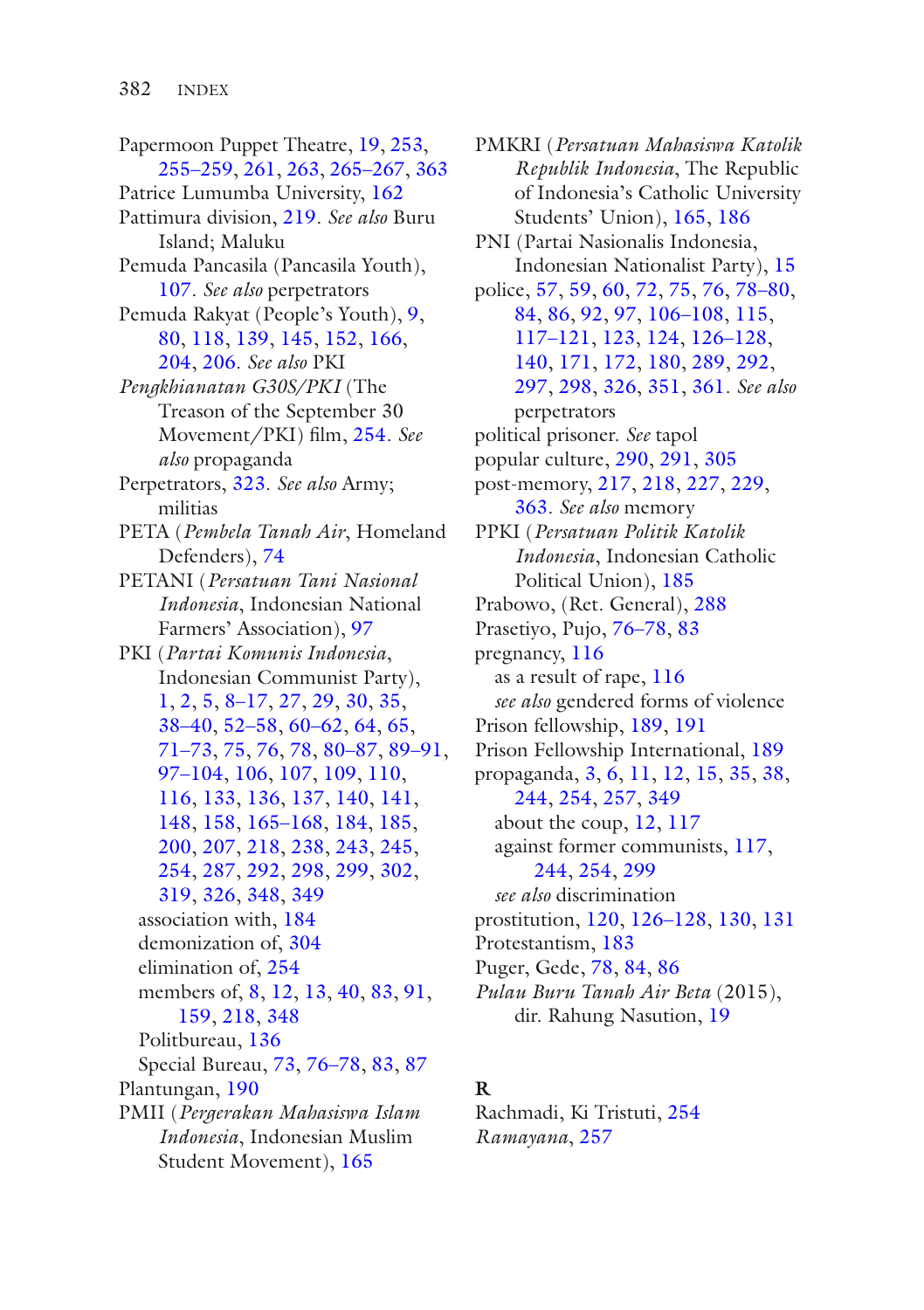rape, [116](#page-0-0), [119](#page-0-0), [120,](#page-0-0) [123,](#page-0-0) 125–128, [312.](#page-0-0) *See also* gendered forms of violence; violence *Reformasi* (1998–today), [287,](#page-0-0) [288](#page-0-0), [291, 295](#page-0-0), [296](#page-0-0), [298](#page-0-0), [303,](#page-0-0) [304,](#page-0-0) [313, 314](#page-0-0), [316](#page-0-0), [319](#page-0-0), [320,](#page-0-0) [327,](#page-0-0) [335, 336](#page-0-0) legal reforms during, [351](#page-0-0) Reksosamodra, (General) Pranoto, [75,](#page-0-0) [82](#page-0-0) resettlement of families, [216,](#page-0-0) [219,](#page-0-0) [223.](#page-0-0) *See also* Buru Island reversion, [192](#page-0-0) RKKS (*Rukun Kampung Kota Surabaya*, Surabaya City Kampung Association), [136,](#page-0-0) [137](#page-0-0), [144](#page-0-0) Round Table Conference, 1949, [160](#page-0-0) RPKAD (*Resimen Para Komando Angkatan Darat*, Army Para-Commando Regiment), [86](#page-0-0), [107](#page-0-0), [108, 111](#page-0-0), [168](#page-0-0), [170](#page-0-0), [348.](#page-0-0) *See also* Army Rustandi, Achmad, [326](#page-0-0) Rwandan genocide (1994), [126](#page-0-0), [237](#page-0-0) Ryacudu, Rymizard, [326](#page-0-0)

## **S**

SARBUPRI (*Sarekat Buruh Kehutanan Republik Indonesia*, Plantation Workers' Union of the Republic of Indonesia), [373](#page-0-0) Sardjito, [162,](#page-0-0) [163](#page-0-0) Savanajaya, 216–218, 223–225, [228,](#page-0-0) [229](#page-0-0) screening, [159](#page-0-0), 171–173, [175](#page-0-0), [185](#page-0-0), [201, 238](#page-0-0), [275](#page-0-0), [360](#page-0-0). *See also bersih diri, bersih lingkungan*; discrimination Second Vatican Council, [185](#page-0-0) SEKBER 65 (*Sekretariat Bersama 65*, Joint Secretariat for Victims of

1965), [298,](#page-0-0) 337–339, [344](#page-0-0), [346,](#page-0-0) [347,](#page-0-0) [349](#page-0-0), [351](#page-0-0), [352](#page-0-0) Setiawan, Hersri, [19,](#page-0-0) [220,](#page-0-0) [225](#page-0-0), [226](#page-0-0) *Setjangkir Kopi dari Playa* (A Cup of Coffee from Playa). *See* Papermoon Puppet Theatre sexual violence. *See* gendered forms of violence; rape; violence Shihab, Muhammad Rizieq, [326.](#page-0-0) *See also* FPI silencing, [216](#page-0-0), [228](#page-0-0) sites of memory, [19](#page-0-0), [217](#page-0-0), [218](#page-0-0). *See also* memory SKP HAM (*Solidaritas Korban Pelanggaran HAM*, Solidarity for Victims of Human Rights Violations), 340–346, 348–352 SOBSI (*Sentral Organisasi Buruh Seluruh Indonesia*, All-Indonesia Organization of Labor Unions), [9](#page-0-0) social media, [174](#page-0-0), [288,](#page-0-0) [290,](#page-0-0) [292](#page-0-0) campaigns, [18,](#page-0-0) [324,](#page-0-0) [336](#page-0-0) use of, [174,](#page-0-0) [288,](#page-0-0) [290,](#page-0-0) [292](#page-0-0) *see also* popular culture Soegih Arto, [219](#page-0-0), [220](#page-0-0) Soerjohadiprodjo, Sayidiman, [326](#page-0-0) Soetrisno, Try, [326](#page-0-0) Soewahjo, Widari, [263](#page-0-0) Soewardjo, Widodo, [263](#page-0-0) Special Bureau. *See* PKI Subroto, Ki Ledjar, [258](#page-0-0) Sudomo, [220](#page-0-0) Sugiarto, (Lieutenant) Bagus, [82](#page-0-0) Sugiyono (Colonel), [167](#page-0-0) Suharto, [2](#page-0-0), [3](#page-0-0), [11](#page-0-0), [14,](#page-0-0) [15,](#page-0-0) [18,](#page-0-0) [41,](#page-0-0) [53,](#page-0-0) [56,](#page-0-0) 61–65, [72,](#page-0-0) [75,](#page-0-0) [79,](#page-0-0) [128](#page-0-0), [146](#page-0-0), [147,](#page-0-0) [149](#page-0-0), [173](#page-0-0), [174](#page-0-0), [180,](#page-0-0) [189,](#page-0-0) [193,](#page-0-0) [200](#page-0-0), [201](#page-0-0), [206](#page-0-0), [211,](#page-0-0) [219,](#page-0-0) [221,](#page-0-0) [225](#page-0-0), [238](#page-0-0), [239](#page-0-0), [245,](#page-0-0) [254,](#page-0-0) [270,](#page-0-0) [272](#page-0-0), [287](#page-0-0), [288](#page-0-0), [290,](#page-0-0) [291,](#page-0-0) 294–299, 302–304, [312](#page-0-0), [313,](#page-0-0) [327,](#page-0-0) [336](#page-0-0), [346](#page-0-0), [357](#page-0-0) Sukarlan (Major), [74](#page-0-0), [78](#page-0-0)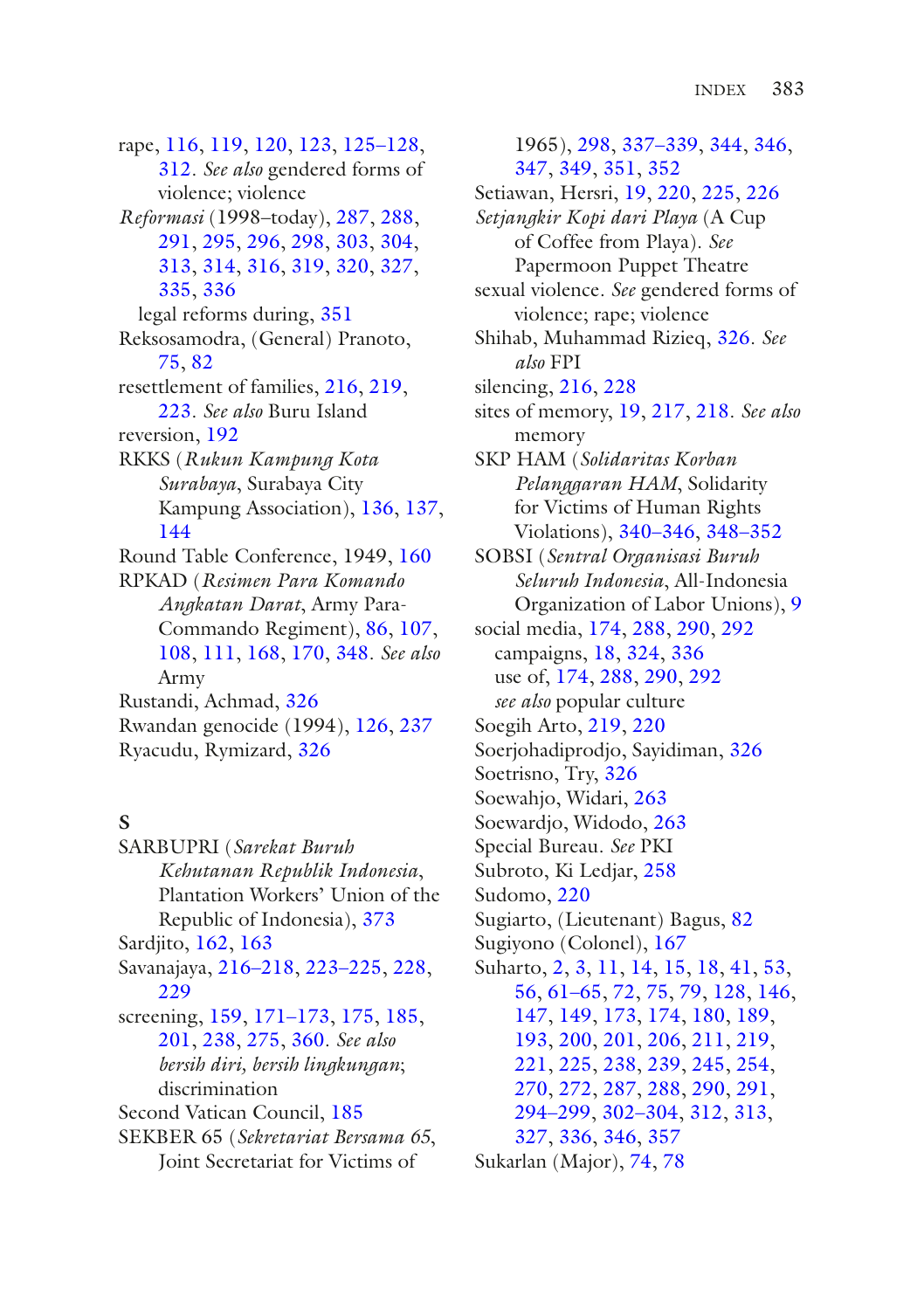Sukarno, [7,](#page-0-0) 9–11, 52–57, [60](#page-0-0), [61](#page-0-0), 63–65, [72,](#page-0-0) [75,](#page-0-0) [77,](#page-0-0) [79, 81](#page-0-0), [82](#page-0-0), [90,](#page-0-0) [92](#page-0-0), [94](#page-0-0), [99](#page-0-0), [102](#page-0-0), [105,](#page-0-0) [141,](#page-0-0) [142,](#page-0-0) 144–146, 163–165, [183,](#page-0-0) [185, 189](#page-0-0), [238](#page-0-0), [290](#page-0-0) Sukarnoputri, Megawati, [295,](#page-0-0) [297,](#page-0-0) [313, 320](#page-0-0), [336](#page-0-0) Sulawesi, [21](#page-0-0), [192](#page-0-0), [302,](#page-0-0) [318,](#page-0-0) [337,](#page-0-0) 340–342, [344,](#page-0-0) [348,](#page-0-0) [349](#page-0-0) Sulistyani, Maria 'Ria' Tri, [256](#page-0-0) Sultan Hamengku Buwono IX, [161](#page-0-0) Sumatra, [14](#page-0-0), [17,](#page-0-0) [52,](#page-0-0) [55,](#page-0-0) [56,](#page-0-0) [58](#page-0-0), [59](#page-0-0), [62,](#page-0-0) [64](#page-0-0), [116](#page-0-0), [118](#page-0-0), [121,](#page-0-0) [122](#page-0-0) North Sumatra, [4](#page-0-0), [13](#page-0-0), [15](#page-0-0), [20](#page-0-0), [58](#page-0-0), [64,](#page-0-0) [171](#page-0-0), [270](#page-0-0), [272](#page-0-0), [318](#page-0-0) South Sumatra, [318](#page-0-0) *see also* Aceh Supardi (Lieutenant Colonel), [77](#page-0-0), [167](#page-0-0) Supersemar (*Surat Perintah Sebelas Maret*, Letter of 11 March 1966), [339](#page-0-0) Suryatmoko, Joned, [256](#page-0-0) Suteja, (Governor) Anak Agung Bagus, [78](#page-0-0), [84](#page-0-0), [99](#page-0-0), [100](#page-0-0), [104](#page-0-0) Suyadi, Pak Raden, [257](#page-0-0) Suyanto, Djoko, [318](#page-0-0) Syafuddin, (Brigadier General), [78](#page-0-0), [83,](#page-0-0) [86](#page-0-0)

#### **T**

*Taman Melati* (Melati Garden kindergartens), [117,](#page-0-0) [118.](#page-0-0) *See also* Gerwani *Tameng*, [15](#page-0-0), [92](#page-0-0), [107,](#page-0-0) [108,](#page-0-0) [110.](#page-0-0) *See also* perpetrators *Tameng Marhaenis*, [107.](#page-0-0) *See also* perpetrators tapol (*tahanan politik*, political prisoner), [116,](#page-0-0) [123,](#page-0-0) 215–223, 226–229, [351,](#page-0-0) [352.](#page-0-0) *See also* detention; victims *teater boneka* (puppet theatre), [257,](#page-0-0) [259](#page-0-0) Teater Gardanalla (Gardanalla Theatre), [256](#page-0-0) Tejdabayu Sudjojono, [172](#page-0-0), [225](#page-0-0) *The Act of Killing* (2012), [4](#page-0-0), [20](#page-0-0), [148,](#page-0-0) [151,](#page-0-0) 269–272, 275–281, [324.](#page-0-0) *See also* Oppenheimer, Joshua *The Look of Silence* (2014), [20,](#page-0-0) 269–272, 277–281, [324](#page-0-0). *See also* Oppenheimer, Joshua Toer, Pramoedya Ananta, [219,](#page-0-0) [222](#page-0-0) Toko Wong, [86](#page-0-0). *See also* detention torture, [13](#page-0-0), [14](#page-0-0), [40](#page-0-0), [116](#page-0-0), [119,](#page-0-0) [136,](#page-0-0) [149,](#page-0-0) [172](#page-0-0), [174](#page-0-0), [185](#page-0-0), [216,](#page-0-0) [221,](#page-0-0) [242,](#page-0-0) [248](#page-0-0), [271](#page-0-0), [272](#page-0-0), [275,](#page-0-0) [276,](#page-0-0) [278,](#page-0-0) [282](#page-0-0), [301](#page-0-0), [303](#page-0-0), [312,](#page-0-0) [316,](#page-0-0) [348,](#page-0-0) [358](#page-0-0), [361](#page-0-0) forms of, [116](#page-0-0), [135](#page-0-0), [136](#page-0-0), [148,](#page-0-0) [216,](#page-0-0) [221,](#page-0-0) [275](#page-0-0), [282](#page-0-0), [312](#page-0-0), [316](#page-0-0) perpetrators of, [276](#page-0-0), [311](#page-0-0) victims of, [13,](#page-0-0) [14,](#page-0-0) [149](#page-0-0), [174](#page-0-0), [216](#page-0-0), [301,](#page-0-0) [311](#page-0-0), [316](#page-0-0), [348](#page-0-0) *see also* detention transitional justice, [312](#page-0-0), [314](#page-0-0), [316,](#page-0-0) [327,](#page-0-0) [335](#page-0-0), [337](#page-0-0), [347](#page-0-0), [348,](#page-0-0) 350–352, [359,](#page-0-0) [360,](#page-0-0) [364](#page-0-0) attempts in Indonesia, [313](#page-0-0) *see also* Truth and Reconciliation Commission trauma, [173,](#page-0-0) [175,](#page-0-0) [243](#page-0-0), [256](#page-0-0), 258–260, [266,](#page-0-0) [267](#page-0-0), [274](#page-0-0), [275](#page-0-0), [279,](#page-0-0) [281,](#page-0-0) [282,](#page-0-0) [363](#page-0-0) Trisula Operation, [13](#page-0-0) Truth and Reconciliation Commission, [21,](#page-0-0) 312–318, [339,](#page-0-0) [341](#page-0-0) 2004 legislation, [21](#page-0-0) current draft bill, [322, 323](#page-0-0)

#### **U**

Ubud Readers' and Writers' Festival, [301](#page-0-0) UCLA (University of California, Los Angeles), [162](#page-0-0)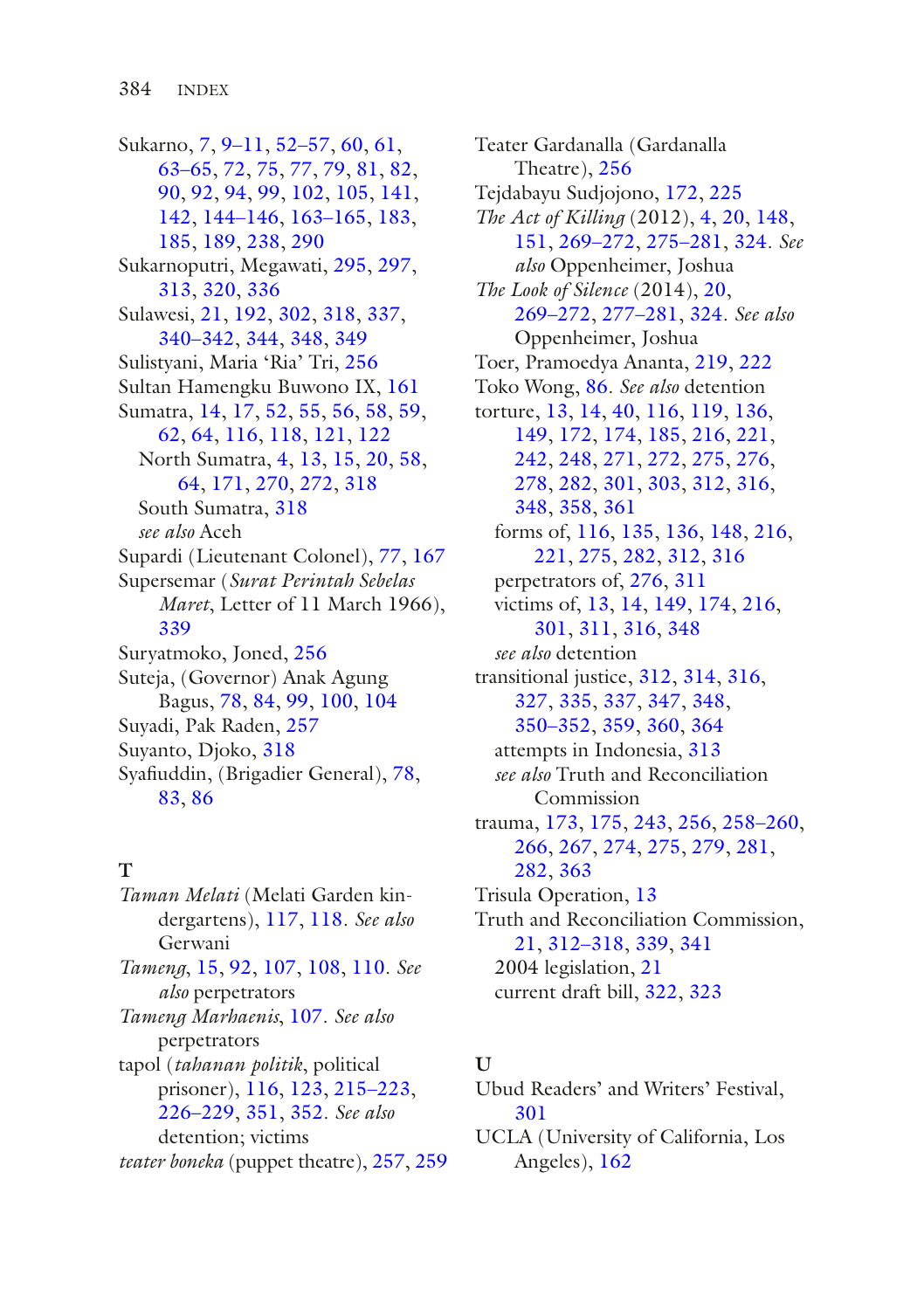UGM (*Universitas Gadjah Mada*, Gadjah Mada University), [170](#page-0-0) UI (Universitas Indonesia, University of Indonesia), [159](#page-0-0), [163](#page-0-0) UK, [2](#page-0-0) involvement in 1965 killings, [2](#page-0-0) UN Convention of Prevention and Punishment of the Crime of Genocide (1948), [2](#page-0-0), [27](#page-0-0), [29](#page-0-0) Universitas Res Publica, [172](#page-0-0) University of Wisconsin, [162](#page-0-0) Untung, Colonel, [77](#page-0-0), [82](#page-0-0), [83](#page-0-0), [167.](#page-0-0) *See also* G30S Uragam (*urusan agama*, detainees who were religious guidance offcers), [187](#page-0-0) USA, [30](#page-0-0), [57](#page-0-0) involvement in 1965 killings, [30](#page-0-0) USSR, [53](#page-0-0), [263](#page-0-0) UUPA (*Undang-Undang Poko Agraria*, Basic Agrarian Law Act) of 1960, [90](#page-0-0), [91,](#page-0-0) [94.](#page-0-0) *See also Aksi Sepihak*

#### **V**

victims, 3–5, [13](#page-0-0), [20](#page-0-0), 28–32, [35](#page-0-0), [37](#page-0-0), 39–42, [109,](#page-0-0) [123,](#page-0-0) [127, 128](#page-0-0), [146](#page-0-0), [148, 150](#page-0-0), [168](#page-0-0), [180](#page-0-0), [200,](#page-0-0) [201,](#page-0-0) [203, 210](#page-0-0), [215](#page-0-0), [217](#page-0-0), 235–237, [241, 245](#page-0-0), [246](#page-0-0), [248](#page-0-0), [249,](#page-0-0) [260,](#page-0-0) [262,](#page-0-0) 265–267, [275,](#page-0-0) [291](#page-0-0), [294](#page-0-0), [295, 314](#page-0-0), [315](#page-0-0), [317](#page-0-0), [319,](#page-0-0) [322, 323](#page-0-0), 336–338, 340–342, 344–346, [351,](#page-0-0) [352,](#page-0-0) [360](#page-0-0), [363](#page-0-0). *See also* violence violence, 1–3, [5,](#page-0-0) [6,](#page-0-0) [12,](#page-0-0) [13](#page-0-0), 16–21, 27–30, [34,](#page-0-0) [35,](#page-0-0) [39,](#page-0-0) [40, 52](#page-0-0), [71](#page-0-0), 91–93, [108,](#page-0-0) [110,](#page-0-0) [116, 117](#page-0-0), [119, 121](#page-0-0), [123](#page-0-0), 125–129, [133](#page-0-0), [140, 141](#page-0-0), [146](#page-0-0), [151](#page-0-0), [152,](#page-0-0) [158,](#page-0-0) [160, 179](#page-0-0), [180](#page-0-0), [186](#page-0-0), [200,](#page-0-0) [201,](#page-0-0) [206, 211](#page-0-0), [216](#page-0-0), [228](#page-0-0), [229,](#page-0-0) [235,](#page-0-0)

[236,](#page-0-0) 238–241, [244,](#page-0-0) 247–249, 253–255, [259,](#page-0-0) [263,](#page-0-0) 270–273, [276,](#page-0-0) 280–282, [289,](#page-0-0) [294, 302](#page-0-0), [303,](#page-0-0) 311–313, [316,](#page-0-0) [324, 325](#page-0-0), 335–342, [344,](#page-0-0) [346,](#page-0-0) 348–353, [358,](#page-0-0) [359](#page-0-0) forms of, [6](#page-0-0), [17, 116](#page-0-0), [117](#page-0-0), [121](#page-0-0), 126–129, [134, 200, 216](#page-0-0), [241](#page-0-0), [280](#page-0-0), [282,](#page-0-0) [289,](#page-0-0) [312,](#page-0-0) [353](#page-0-0) *see also* Crimes against humanity; gendered forms of violence Vredeburg Fort, [172](#page-0-0)

## **W**

Wahid, Abdurrahman (Gus Dur), [206](#page-0-0), [294](#page-0-0), [295,](#page-0-0) [313](#page-0-0), [316,](#page-0-0) [319](#page-0-0), [323,](#page-0-0) [335](#page-0-0) *wayang kancil* (shadow puppets), [258](#page-0-0) *wayang kulit* (shadow puppets), [257](#page-0-0) Wibowo, (Colonel) Sarwo Edhie, [14](#page-0-0), [296](#page-0-0) Widjojo, (Lieutenant General) Agus, [326](#page-0-0) Widodo, Joko (Jokowi), 298–301, [304,](#page-0-0) [312](#page-0-0), [321](#page-0-0), [327](#page-0-0), [360,](#page-0-0) [361](#page-0-0) Wieringa, Saskia E., [3](#page-0-0), [11](#page-0-0), [12](#page-0-0), [117](#page-0-0), [270,](#page-0-0) [272](#page-0-0), [325](#page-0-0) Wirogunan prison, [172](#page-0-0), [187.](#page-0-0) *See also* detention Wisnuaji (Major), [167](#page-0-0) women, [1](#page-0-0), [12](#page-0-0), [17](#page-0-0), 116–121, 123– 129, [144](#page-0-0), [222](#page-0-0), [223](#page-0-0), [237,](#page-0-0) [242,](#page-0-0) [273,](#page-0-0) [291](#page-0-0), [336](#page-0-0), [348](#page-0-0) violence against, [13](#page-0-0), [16](#page-0-0), [34](#page-0-0), [37](#page-0-0), [117,](#page-0-0) [127](#page-0-0), [145](#page-0-0), [158](#page-0-0) *see also* gendered forms of violence; rape

# **Y**

Yani, Ahmad, [56](#page-0-0), [62](#page-0-0)

YHB (*Yayasan Hidup Baru*, New Life Foundation), [189](#page-0-0)